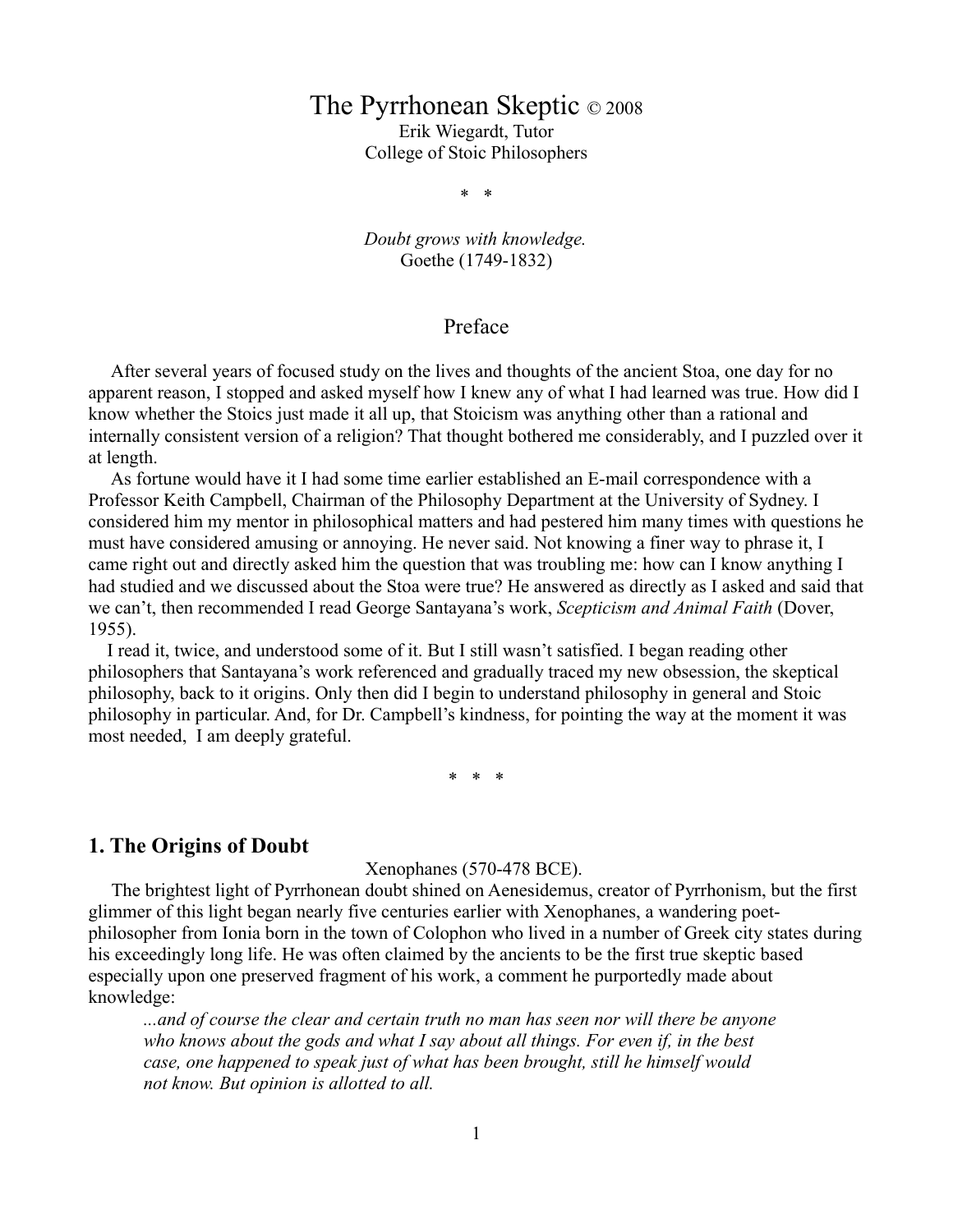Contemporary academic philosophers argue over the exact interpretation of this text, but the gist of it is that there never has been and never will be anyone who can achieve certain knowledge.

Heraclitus (c.535-475 BCE) and Parmenides (early  $5<sup>th</sup>$  century BCE).

 Heraclitus disagreed with Xenophanes and believed it was possible to provide an explanation of the world by the relationship of the Logos, the divine intelligence, to the human psyche, the seat of human knowledge whereby we come to know the intelligence of the Logos. This is thought to be the origins of epistemology, the study of the nature of knowledge, in Western philosophy. Then Heraclitus went on to describe the processes of nature as the emanation of the One, the Logos, into the many, the many parts of our familiar world, and back again in a continuous state of flux. Existence as we know it is in such a state of flux that at any given moment one could not describe the nature of any object because by the time it was described it would have changed again and become slightly different. Heraclitus maintained that all objects in our world were in a state of becoming from birth and growth to deterioration and death, from the life of planets to the aging of our own physical constitution.

 Parmenides disagreed with Heraclitus and believed that God, the One could not become the many, all the many parts of our familiar world. He thought it was impossible. In fact, if the One were perfect why would it extend itself into a state of imperfection? No, the One was an immovable being, the world was in a state of being not becoming, the Heraclitean notion of flux, and the changes we see in life as we know it was an illusion. In his work *The Way of Truth*, Parmenides states that the One is "whole, immobile, eternal all together, one and continuous." There were two kinds of knowledge: true knowledge and common knowledge, and what most of us see with our senses and believe is of the common sort, mere opinion.

#### Democritus (?460-357 BCE).

 Not long after Xenophanes' death, Democritus of Abdera and Miletus, became renowned as one of the two founders of ancient atomic theory. Democritus was a contemporary of Socrates but apparently unknown by him – although Diogenes Laertius says that Plato (?427-347 BCE) considered this "prince of philosophers" his chief intellectual rival and refused to mention him so as not have to refute him. Democritus systematized the work of the other founder of atomism, his teacher Leucippus, and proposed that there were two kinds of reality: atoms and void. As a materialist, he believed that even the soul was comprised of atoms, fire atoms in this case, and proposed that thought was itself caused by the movement of atoms. However, because atoms were not directly perceptible, there would always be doubt as to their true nature. In addition, it was Democritus who coined the phrase *ou mallon* (literally, 'no more'), frequently used by Pyrrhoneans to describe conflicting evidence of the senses that tell us *no more this than that*.

### Protagoras (481-411 BCE).

 The doubt that was accumulating incrementally towards a real philosophy was carried even further by Protagoras, a pupil of Democritus, who is credited with the first realization that there were two sides to every question, that each has its opposite. Protagoras is also the author of the famous quotation used throughout history: "Man is the measure of all things." The quote in its entirety: "Man is the measure of all things that are that they are, and of things that are not that they are not." One of his most startling statements was that everything is true. In the introduction to his book, *On the Gods*, he wrote, "As to the gods, I have no means of knowing that they exist or that they do not exist." For this, he was expelled from Athens, and a herald was sent throughout the city to collect and burn every copy of that book.

### Socrates (469-399 BCE) and Plato (427-347 BCE).

 Finally, two more philosophers added their voices to the doubt that we can know anything, Socrates and Plato. Just as Protagoras incurred the wrath of the Athenians for his lack of piety so did Socrates who was accused of corrupting the youth of Athens and forced to drink hemlock for his philosophy.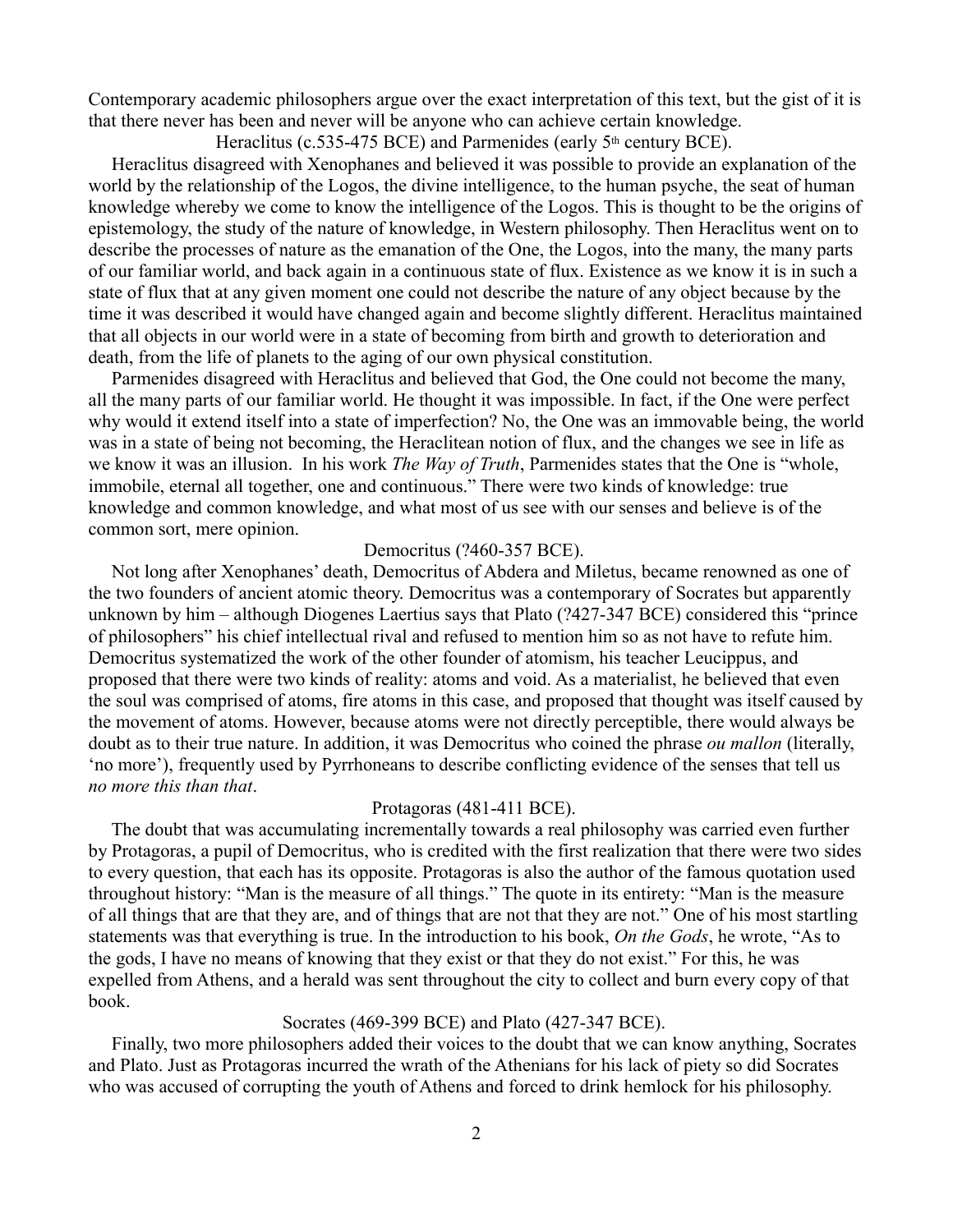But it was his commonly heard assertion that he knew that he knew nothing (despite the obvious internal conflict of such a statement) that was most sympathetic with the claims of later philosophers of skeptical minds.

Plato immortalized Socrates, who left no writings, by introducing the world to that sage's life and dialectic method of questioning. Plato also attempted a reconciliation between Heraclitus' flux and Parmenides' rejection of the senses in the proposition of his own Doctrine of Ideas. In short, the Doctrine of Ideas states that behind the surface reality of our familiar world lie *ideas*, universal laws and ideals, perfect idealizations of reality, more real than what we actually perceive with our senses. For example, we see many different kinds of dogs in our lifetime, each of which is a mere representation of the *idea* of dog. The idea of some thing, then, is universal and permanent, and therefore more real than the many variations of that idea represented in the world. This is not meant to be an exhaustive explanation of Plato's doctrine, barely an introduction, and it should also be remembered that such a doctrine was only one of many early influences on the development of skeptical thought.

### **2. Pyrrho (?360-270 BCE)**

 Skepticism comes from the Greek word *skepsis* which means investigation, the work of the philosopher, which commonly begins with finding a criterion that distinguishes the true from the false. The Skeptics were unable to find a satisfactory criterion of truth. The fullness of skeptical thought didn't arrive until the first century BCE when Aenesidemus and later philosophers of this persuasion such as Sextus Empiricus developed skepticism to an advanced level of sophistication built upon the foundations of earlier work done by a number of great thinkers, including those mentioned above. However, it was Pyrrho that Aenesidemus returned to in the establishment of his school because he apparently believed that the life and work of Pyrrho marked the true beginnings of this most pure branch of ancient skeptical thought, which was known thereafter as Pyrrhonism.

#### Early Pyrrho

 Little of Pyrrho's early life is known except that he appears to have been born in Elis and was an older contemporary of Epicurus and Zeno the Stoic. He was an obscure painter by trade, and he may have studied philosophy with the Megarians and the Cynics. We also know that Pyrrho traveled to India with Anaxarchus who was court philosopher to Alexander the Great. Little is known of Anaxarchus or his philosophy except that it was reputed he had disposed of the notion there was a criterion of truth, indicating he had a skeptical orientation. And, according to Diogenes Laertius (D.L. 9.67) he admired Democritus above all others. Whether Pyrrho accompanied Alexander on his eastern campaign as a court painter or as a second philosopher is unknown, but such a journey was not that unusual. By the time Pyrrho made his trip to India there was already a tradition of Greek intellectuals traveling to that remote extremity of Alexander's expanding empire.

### Pyrrho and the Gymnosophists

 Pyrrho traveled with Alexander to Persia (Iran), where he studied with the Magi, a class of Zoroastrian priests who lived in Media and Persia and who were reputed to have supernatural powers. He continued on with the Army to the Indus Valley where he studied with the gymnosophists, naked philosophers, who may have been early Buddhists. Although the majority of scholars tend to gloss over this period in Pyrrho's life and education, there has been work done that suggests that the descriptions of Pyrrho after his travels to the Indus Valley are those of a Buddhist *arhat*, one who has attained nirvana. There are scholars who suggest he wasn't a skeptic at all but lived and taught as an ascetic and quietist. However, scholarly research of the evidence is so fragmentary as to make speculation inconclusive.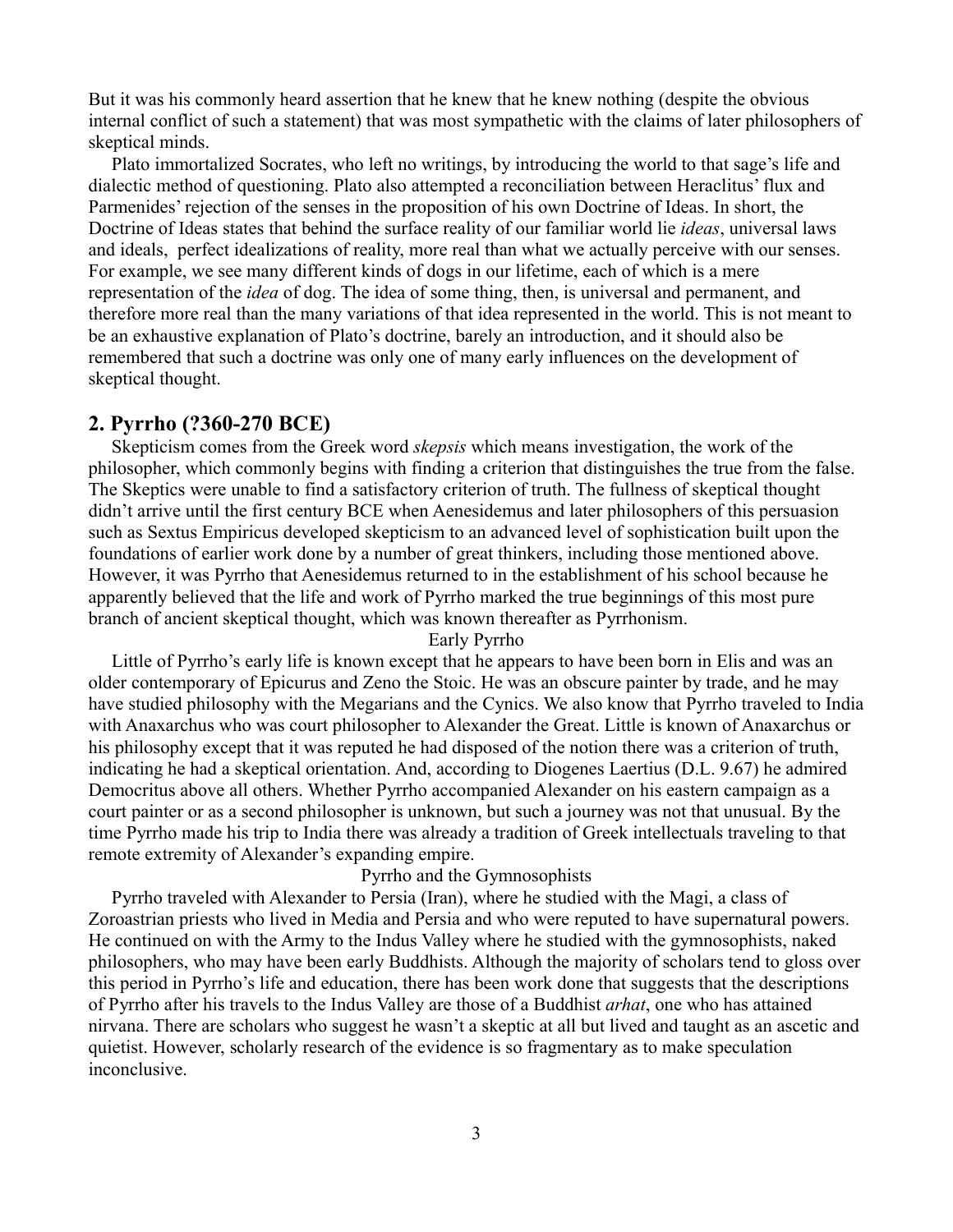The best evidence we have for a gymnosophist influence on Pyrrho's philosophy comes from Flintoff who compares Pyrrho's thought with early Buddhist teachings. By the time of the earliest sutras and onward, polarities and antinomies – a contradiction between two statements, both apparently obtained by correct reasoning – are common. The so-called agnosticism of the Buddha comes from his use of antinomial argument in answering questions that he considered insoluble. The Buddha considered all speculation as dogma and refused to commit himself to an answer. By doing so, he taught that he was delivering the human mind from unnecessary entanglement, and that this freedom of the mind was a necessary stage in the process of enlightenment. As Flintoff says, "...it is integral to Pyrrhonism and to Buddhist, and other Indian, thought to formulate the antinomies in order to make them disappear, the consequence and aim of the process being so that a certain tranquility can supervene."

 Flintoff goes on to describe an Indian mode of thinking called the quadrilemma (four dilemmas), and states that this form of thought was unprecedented in Greek philosophy. In Buddhism, the quadrilemma called the *Avyakrta* (literally, "the inexpressibles") is central to their philosophy and takes the following form:

- 1. Whether the world is eternal or not, or both, or neither.
- 2. Whether the world is finite, or infinite, or both, or neither.
- 3. Whether the *Tathagata* (the Buddha) exists after death or not, or both, or neither.
- 4. Whether the soul is identical with the body or different from it.

 In both Pyrrhonism and Buddhism the antinomial argument is used to alter our way of thinking about our familiar world to show that it is, in fact, an illusion, unreal – what Indians called *Maya*. The goal or end of both philosophies is tranquility (*ataraxia*). The achievement of tranquility is a process, which is as follows:

- 1. Cessation of all conceptualization takes place, leading to...
- 2. Cessation of all speech, leading to...
- 3. Cessation of all troubling thought (*ataraxia*), nirvana, *moksa,* leading to...
- 4. "A state of beatitude at the end of the philosophical quest!"

 The striking similarity between early Buddhism and Pyhhro's thought also continued in his personal life and practice. As was the case with all ancients, unlike modern philosophers, practice was expected to complete a philosopher's theory. It's clear from the numerous and various reports that Pyrrho practiced what he taught, and that his practice was similar to that of an arhat. For examples: As is common among advanced Hatha yogis, Pyrrho was said to be able to withstand the most extreme pain without even an involuntary frown; he was said to spend a lot of time wandering the fields and living on grass and herbs, as is common practice in the third and fourth stages of asceticism; finally, it was said that he lived as a vagrant, often leaving home without any attachments and to travel with anyone for as long as it interested him.

### Teachings of Pyrrho

 Remnants of Pyrrho's teachings are scarce and fragmentary and therefore difficult to appraise both in terms of content and inspiration for later skeptics. What little we do know comes to us in fragments of the thought of his student and follower Timon of Phlius (c.320-230 BCE) found in the works of other writers in antiquity. Although an admirer of Democritus, Timon certainly took skepticism further than the atomist, rejecting atomism as well as all common opinions. By so doing, he is said to have given up on philosophy and on any attempts to establish a criterion of truth (D.L. 9.69.65; Sextus, *PH* 1.28-29 & *AM* 11.1 from Groarke). Also from Diogenes Laertius we learn that Pyrrho denied there was any such thing as the morally good or morally bad, and said that all such labels were a matter of convention. He also denied knowledge of the external world and was especially critical of the Stoic and Epicurean Epistemology (theories of knowledge), although there is no evidence that he attacked either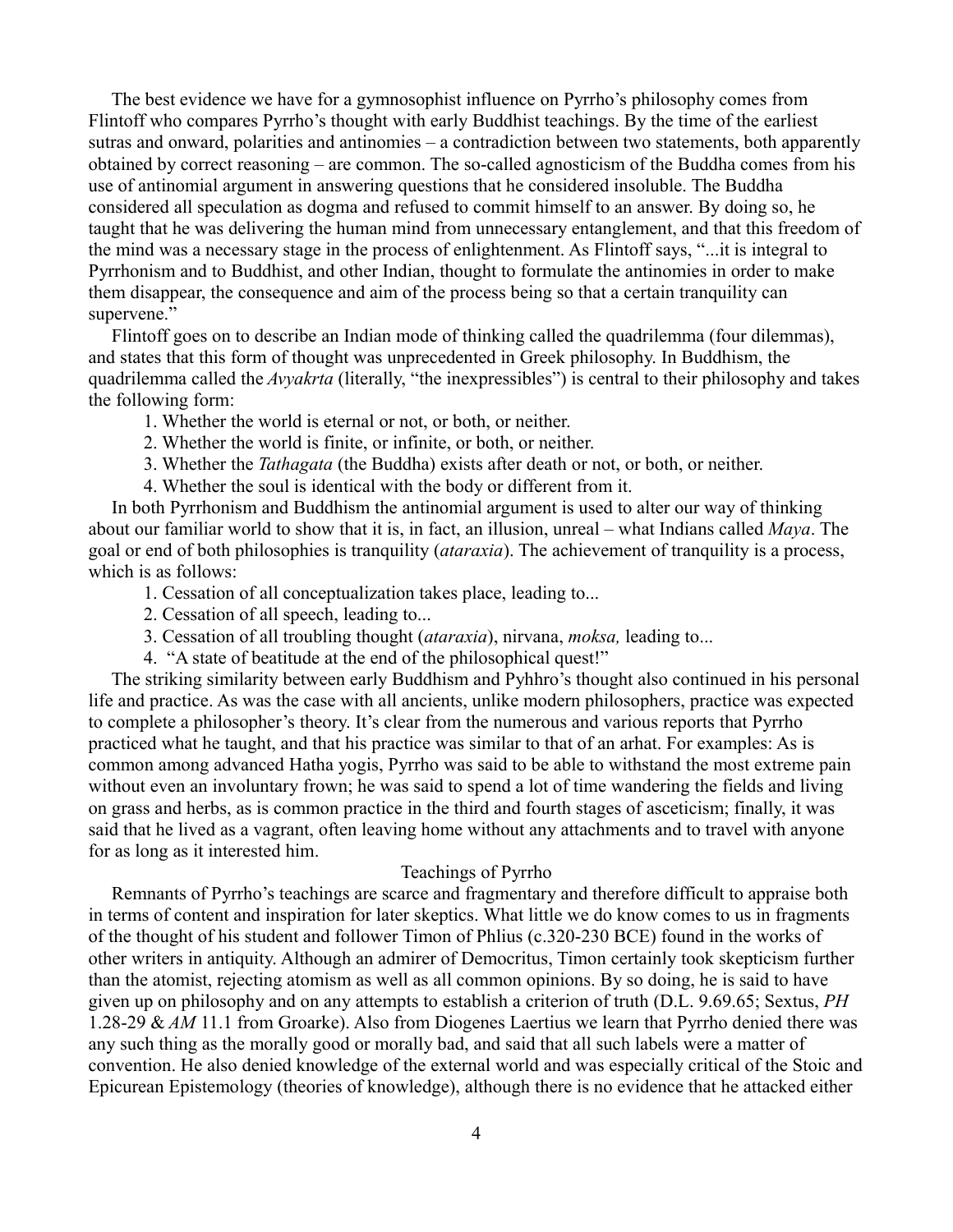school personally. Pyrrho's greatest innovation as a Greek philosopher was holding that freedom from disturbance by the suspension of judgment (*ataraxia*) could be an ethical goal.

 One of the most useful of these fragments is found in Aristocles' work, *On Philosophy*, that ascribes the following essential teaching to Pyrrho as reported by Timon:

*His pupil Timon says that the man who means to be happy must consider these three questions: 1.) what things are really like; 2.) what attitude we should adopt towards them; 3.) what the consequence of such an attitude will be. According to Timon, Pyrrho declared that things are equally indistinguishable, unmeasurable and indeterminable. For this reason neither our acts of perception are true or false. Therefore we should not rely upon them but be without judgments, inclining neither this way nor that, but be steadfast saying concerning each individual thing that it no more is than is not, or that it both is and is not, or that it neither is nor is not. For those who adopt this attitude the consequence will be first a refusal to make assertions and second, freedom from disturbance.* (Eusebius, *Prep. Ev.* 14.18.2-5, Long)

 As seen from the above, Pyrrho's answer to the basic question of Greek philosophy, 'what things are really like', must be rejected because things are 'indistinguishable, unmeasurable, and indeterminable'. In other words, unknowable. Such an assertion flew in the face of Greek philosophers who *assumed* that nature could be studied, analyzed, and drawn upon as a resource for knowledge. But Pyrrho is saying reason as well as sense perception is unreliable and cannot be a criterion of truth. We only have our senses to perceive the external world. Since we don't know if our sense perception portrays the world as it really is, we cannot know what things are really like. Since our perceptions cannot determine if things really are what they appear to be, we should not make judgments about them. We should suspend judgment. Later, the common Pyrrhonist phrase for this suspension of judgment, which they borrowed from Democritus, became *ou mallon*, no more this than that.

 The Aristocles passage above is currently debated in academia according to two interpretations: epistemological or metaphysical. According to the epistemological interpretation, and one that is most in keeping with later skepticism, Pyrrho holds that things equally *appear* to be and not to be. That is, we are incapable of determining the true nature of things. According to the metaphysical explanation, and one that is most in keeping with the mystical philosopher such as Heraclitus, things *actually* are and are not. They both are and are not, and neither are nor are not. That is, things in themselves are indefinite or indeterminate. Those who prefer the metaphysical explanation believe the Aristocles passage is correctly reported and translated as written; those who prefer the epistemological explanation believe the passage should be emended.

 Regardless of what Pyrrho actually said or Aristocles thought he said, later Pyrrhonism adopted the epistemological version and distinguished between the relationship of the sensory perception to the thing being perceived and between the actual properties of the thing being perceived. As Diogenes Laertius says (ix 103), speaking for the Pyrrhonean: *We admit the fact that we do see, we recognize the fact that we do have this particular thought; but we do not know how we see or how we think. We say by way of description that 'this appears white', without confirming that it really is white.*

What a Pyrrhonean doesn't deny is that a thing appears white; what s/he does deny is any knowledge of the real property of the thing in itself. Right now, my feet are resting on what appears to me to be a brown and fluffy pillow. That, I do not deny. What I as a Pyrrhonean do deny is that I have any certain knowledge of this brown and fluffy thing apart from my perception of it. Later, it will be shown in Aenesidemus' modes of argument that to another creature, say a housefly, this thing may not be perceived as brown and fluffy at all. If hundreds or thousands of different creatures all perceive this thing differently, what is the thing in itself? A Pyrrhonean doesn't claim to know.

Pyrrho and Timon

As mentioned earlier, what we know of the teachings of Pyrrho come to us in fragments from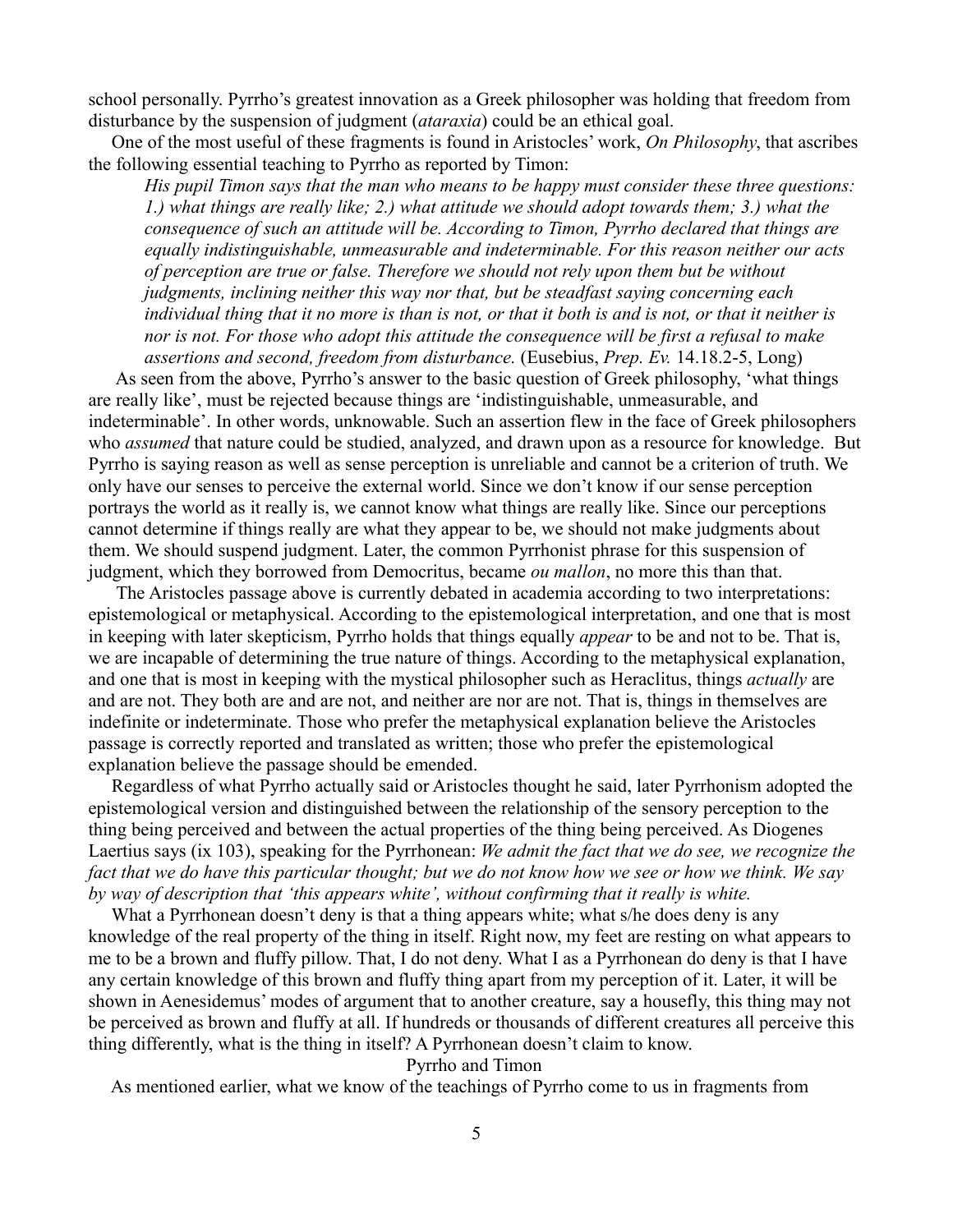Timon. While Pyrrho was described by all as gentle and serene, his follower and publicist Timon was witty, restless, and scathing in his attacks on dogmatists. He said that Plato and Aristotle were arrogant and argumentative pedagogues who fooled people with dogma that could never be proved. He wrote voluminously and became renowned for his satires and lampoons. When it was suggested that the senses and reason may not be reliable witnesses but that both working together may find the truth he said, "Birds of a feather flock together." He went on to say that all the dogmatists were doing is accumulating illusions, piling one speculation on top of another. (For example, religious myths do this routinely. For example, do angels have gender? If so, why? Do they have children, baby angels? This whole line of questioning follows from silly to absurd without ever proving the existence of angels in the first place.)

 Timon appeared to detest the pretentious, contentious reasoning of the philosophers, but didn't appear to have any difficulty with the ordinary experiences of life. In fact his primary and essential contribution to Pyrrhonism was how one deals with the apparent, the phenomena (*to phainomenon*) of life. He believed that living with the appearances of the phenomena of our familiar world was what really mattered and most deserved our interest, not because they told us anything about the inner constitution of things, which he considered unknowable, and therefore a matter of indifference. He said, "The apparent is omnipotent wherever it goes." He practiced what he said and gave up philosophy to find happiness among the phenomena of appearances, becoming very wealthy in his later life.

Pyrrhonism and Skepticism

 There is no known relationship between Pyrrho and the skepticism of the Academy; and until Aenesidemus, the only acknowledgment of members of the Academy to forerunners or founders of skeptical thought were to Socrates and Plato. However, it is essential to understand something of the nature of skepticism as it evolved in the Academy in order to see how it eventually came about that a member of the Academy itself established the purest form of skepticism both as a completion of and contrast to all that had gone before all the way back to Pyrrho himself. In addition, the arguments of the Academics with the Stoics is instructive as a way of contrasting skeptical thought with the leading dogma of the Hellenistic period.

### **3. Skepticism in the Academy**

 The Hellenistic period spans almost 300 years, beginning in Greece with the death of Alexander the Great (323 BCE) and ending with the death of Mark Antony at the battle of Actium (31 BCE). This period saw the birth and development of Epicurean and Stoic philosophies, as well as fundamental change in the Old Academy founded by Plato in 369 BCE, initiated by the scholarch Arcesilaus, heralding the birth of skepticism in the Academy. Schools of philosophy were now institutions of higher education, mostly for the sons of the elite, and philosophers were regarded as eminent members of their community often employed as counselors to the powerful and ambassadors to the world. As worldly philosophers, the Stoics were pre-eminent and the most influential at this time.

### Arcesilaus (?315-240 BCE).

 Skepticism was not a term that the Academics used themselves but was given to them by later writers to describe the new philosophy initiated by Arcesilaus when he became the scholarch, or head of the school. When Arcesilaus became head, about 25 years prior to his death, the Old Academy of Plato became known as the Middle Academy. Arcesilaus taught that Socrates was right to claim that he knew nothing, but unlike Socrates he took this claim a step further by saying that he was certain of nothing, even that he was certain of nothing. This complete denial of the possibility of knowledge brought him closer to the position of Pyrrhonism than any other, and some accused him of being an Academic in name only.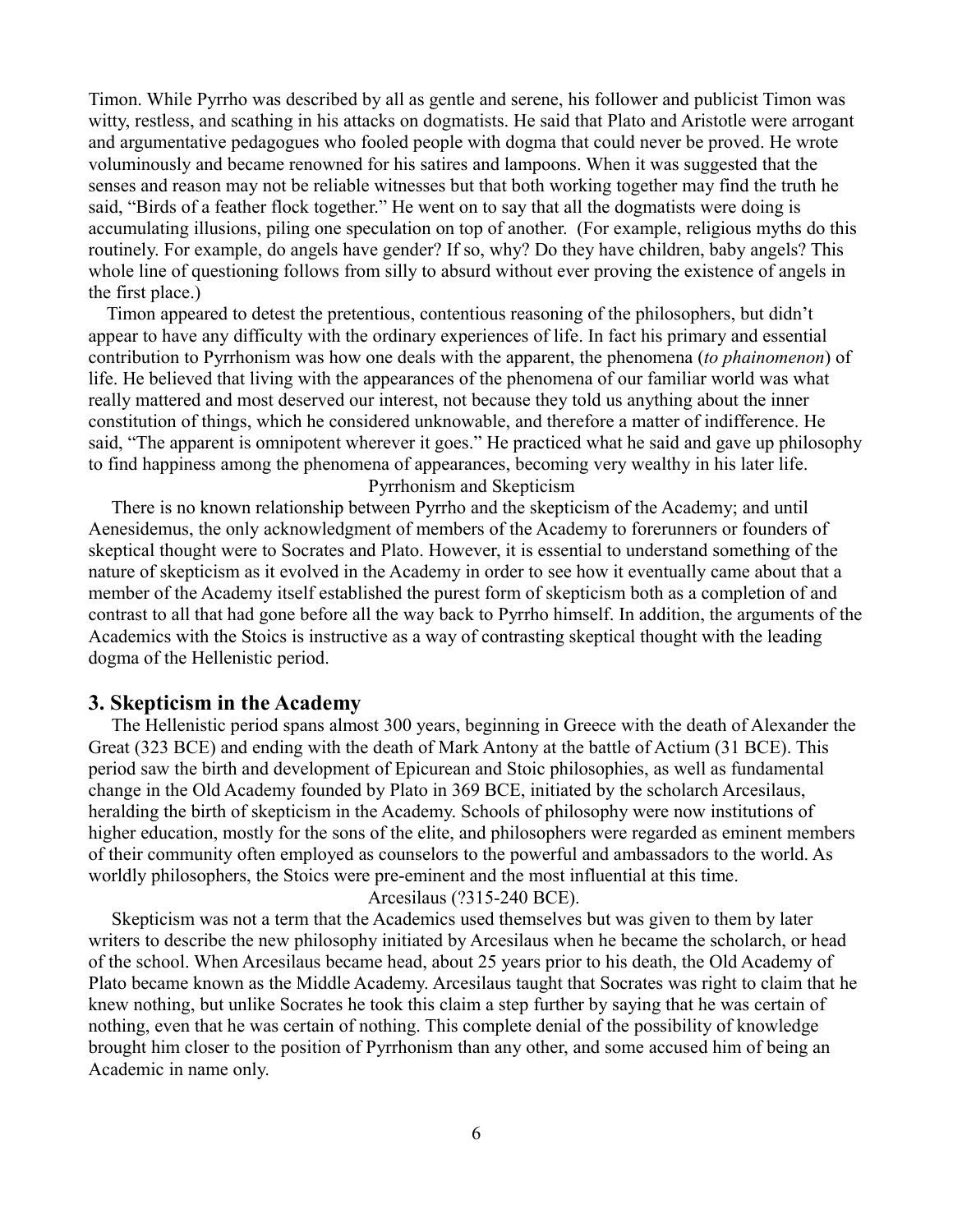Arcesilaus modeled his philosophical arguments on the dialectic method of Socrates: taking the belief of the opponent and showing that his argument contradicts itself. According to Diogenes Laertius he was the first philosopher to argue both sides of any question. Again, like Socrates he wrote nothing, and because he had no doctrine of his own the chief activity of the Middle Academy under his leadership consisted in verbally attacking those dogmatists that did, chiefly the Stoics. Before we indignantly take Arcesilaus to task for challenging the Stoics it's important to remember that by such challenges he restored the critical function of philosophy begun by Socrates who sharply prodded leading Athenians by showing them the inconsistencies in their beliefs.

Arcesilaus and the Stoics.

 The Stoic (Zeno's) theory of knowledge was a new kind of epistemology, an empirically-based epistemology derived by sense experience and observation. The Stoic position (see *Principal Doctrines of the Stoa*, IX -XII) was that information we get about the external world comes through our senses. There are three epistemological states – belief, apprehension, and knowledge – based upon three kinds of sensory information:

- 1. *Uncertain information* lacking clear evidence which requires BELIEF to maintain (e.g., religion, ghosts, UFOs) and is acceptable only to FOOLS. Stoics say the wise should suspend judgment on sense impressions that are uncertain.
- 2. *Accurate information* we APPREHEND (*katalepsis*) or grasp as a true perception of the real world (e.g., the sun is shining, therefore it is day). Both FOOLS and the WISE can apprehend such accurate information, and this was **Zeno's criterion of truth**.
- 3. *Certain information* which is KNOWLEDGE because it is secure against all argument but is the apprehension only of the sage, the WISE.

 Arcesilaus Objected. Apprehension cannot be the criterion of truth, because the sensory information we receive is either certain or uncertain; there is no middle ground. When we apprehend something, we either have knowledge or we don't. Arcesilaus disagreed with Zeno's definition of apprehension, assent to a cognitive impression, for two reasons:

- 1. We are assenting to a proposition, not an impression. That is, what we are assenting to is an *offer* of information, which may or may not be true and accurate.
- 2. There is nothing in the sensory information we receive that *guarantees* that it could not be false.

 By accepting the Stoic distinction between the wise and the foolish, Arcesilaus was using their own argument against them, showing that it is self-contradictory for the wise to suspend judgment on sense impressions that are uncertain because s/he can never know with objective certainty that any perception is true. Thus, the wise will always suspend judgment. If the wise always suspends judgment, then s/he cannot have true knowledge. If s/he cannot have true knowledge, then there can be no such thing as the wise, the Stoic sage.

### Carneades (214-129/8 BCE).

 In antiquity it was said that if there had been no Chrysippus there would have been no Stoa. That statement apparently recognized Chrysippus for saving the Stoa from the devastating attacks of Arcesilaus and other members of the Middle Academy. But the disputations continued. Carneades was the next academic to challenge the Stoics, and he often stated of himself that had there been no Chrysippus there would have been no Carneades. Like Arcesilaus before him Carneades wrote nothing, and was accused by some of having created nothing original other than the construction of his philosophical arguments against Chrysippus. When Carneades became scholarch, sometime before 155 BCE, the changes he initiated in the modification of their skeptical arguments heralded another change in its name to the Third or New Academy.

Carneades & the Skeptical Argument

Taking both sides of any argument, showing that by arguing for and against any topic, even one as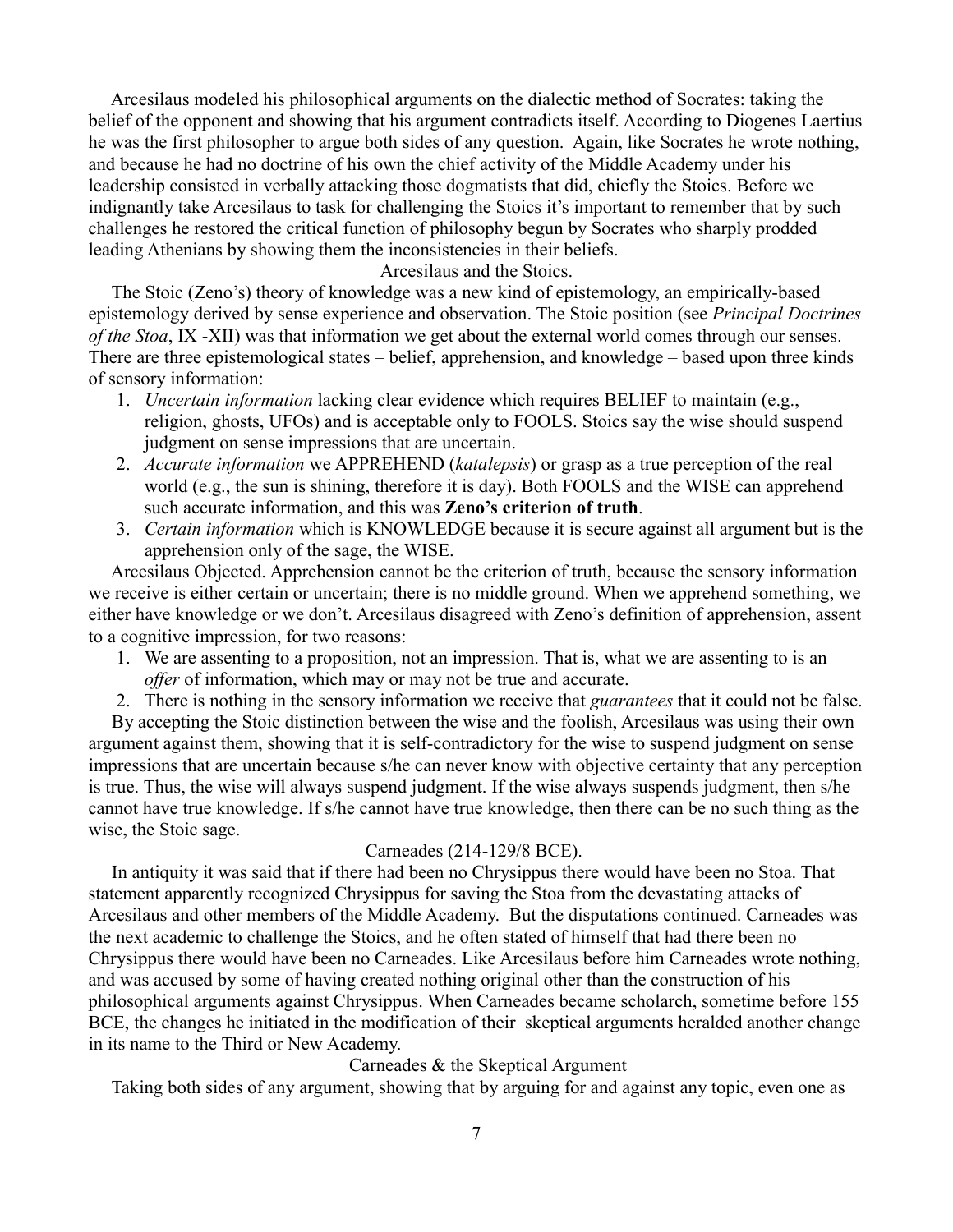highly regarded as justice, the skeptical philosopher made the strongest case of all for the suspension of judgment. Cicero thought highly enough of Carneades' argument for and against justice when he was an Athenian ambassador to Rome that he preserved it in his work *De Republica*. On the first day, Carneades told his audience just what they probably expected to hear about justice. That is, it benefits all by giving each one his due in a fair and equitable manner. Justice is a form of practical wisdom characteristic of a good state and a good man. The very next day, as we're are told, Carneades argued against holding a good opinion of this virtue.

 When Carneades spoke, he spoke not in the obscure assertions of the philosopher but in words and examples of ordinary speech, attacking the notion that justice is always a benefit and good practice of the wise. He first pointed out that justice as formulated in the laws of the Roman empire worked to the benefit of Rome to the detriment of all other states, and in that case it was certainly not justice at all, but nothing more than utilitarian self interest (strong language for an ambassador). He then explored the concept of justice as it applies to individual cases by employing the following example:

*Suppose that a good man has a run-away slave or an unhealthy and plague ridden-horse; that he alone knows these faults and puts the things up for sale accordingly. Will he admit the faults or will he conceal them from the buyer? If he admits them, he is certainly a good man, since he does not cheat; but he will be judged a fool since he will be selling for a song or not selling at all. If he conceals the facts he will be a wise man because he will consult his own interests but also bad, because he cheats.* (Rep. iii 21 [Lact. Inst. 5, 16, 2-4]) Long)

 Unlike the dogmatist, the skeptic shows that justice and prudence or practical wisdom are not necessarily one and the same thing. If you make a bad bargain you're working against self-interest and therefore not being prudent. Prudence is practical wisdom. So, what is the seller to do, be just or wise? Even if the Stoics objected to his use of such a loose definition of prudence, he would put them in the position of having to defend themselves with the obscure language of the philosopher and doubt has been raised.

### Carneades' Leadership

 Under Carneades' leadership the Academy expanded Arcesilaus' singular interest in epistemology to include logic, ethics, theology, and natural philosophy, but still maintained a steady assault on the Stoic's doctrine of cognitive impressions and the criterion of truth. The Stoics (viz., Chrysippus) rejected the attack of the academy and pointed out to them that as a practical matter, without cognitive impressions human beings would be incapable of any action or rational investigation whatsoever. In addition, the Stoic doctrines were the best available understanding of truth, and that the Academy was providing no alternative, let alone a superior alternative to Stoic Dogma.

 Carneades' answer to the Stoic counter-argument significantly modified and softened the radical skepticism of Arcesilaus. He argued that a basis for action and inquiry is not dependent upon cognitive impressions but could be found in *probable* impressions. That is, human beings do have a rational basis for action and inquiry without cognitive impressions when they use probable impressions. When a sensory impression we receive is repeated our confidence in that impression is either increased or decreased according to the consistent accuracy of the information it gives to us. Although no amount of investigation can guarantee 100% certainty, there is a degree of probable certainty we can obtain depending on how much or how little we have checked the consistency of this impression.

 In fact, Carneades provided not one but two alternatives for the Stoics. Carneades sometimes argued that the wise man will always suspend judgment but will follow probable impressions without holding an opinion on anything. Sometimes he argued that the wise man will form opinions on the basis of probable impressions but will be ready to admit that this opinion may be wrong. In short, then Carneades' two alternatives to the Stoic's cognitive impressions asserted (1) the wise can live without opinions but will follow probable impressions; or, the wise can live with opinions that are tentative and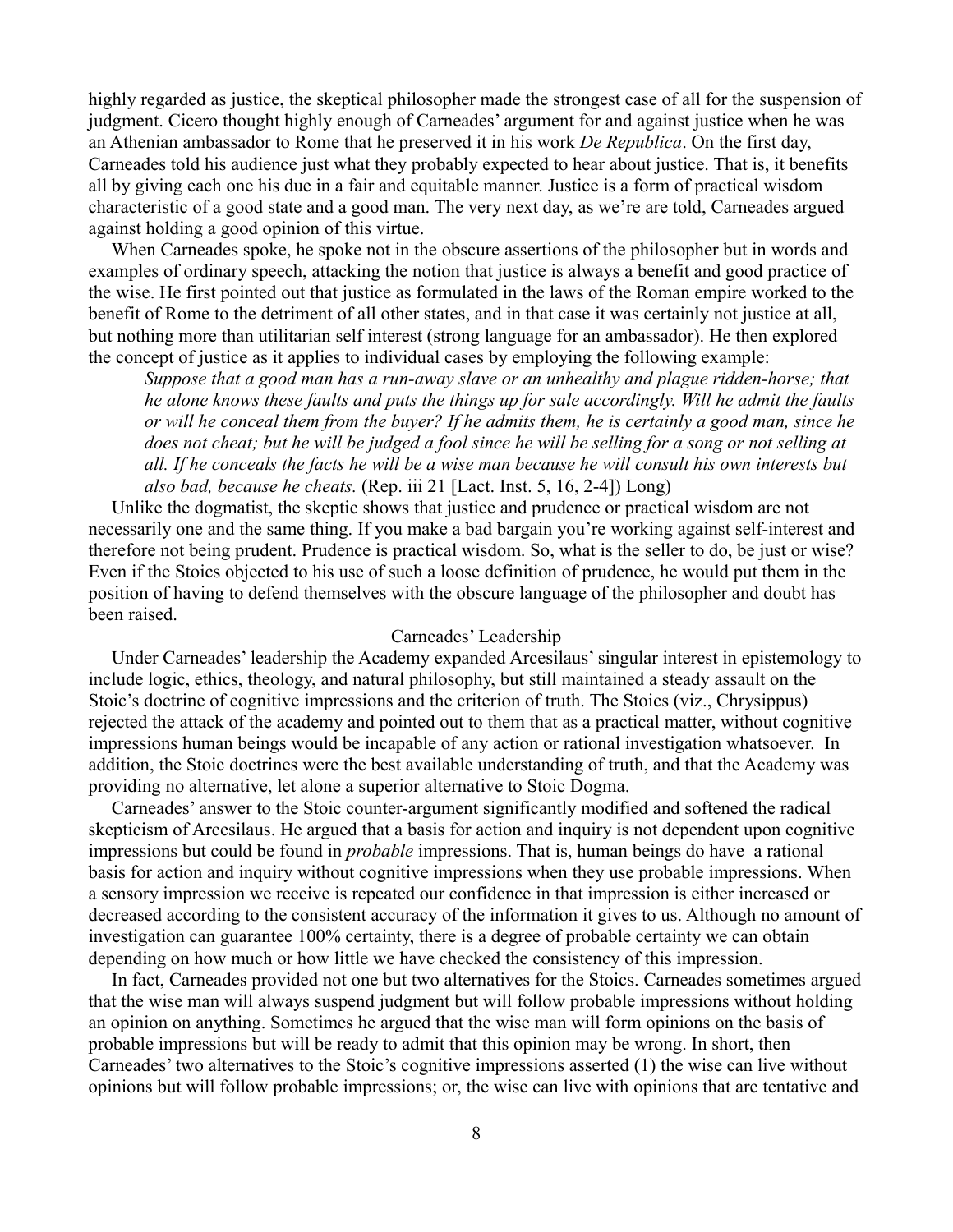ready to be revised as needed with new information.

Other Attacks on the Stoics

- 1. Stoic Theology. The Stoics said that because belief in God is universal there must be a God. Carneades said that all the Stoics may have proved is that there is a universal *belief* in God, not that there was a God.
- 2. Natural Philosophy. The Stoics claim the universe is wise and rational without first proving that it is even a living thing. Further, Stoics assert that human reason comes from and is a part of universal reason without first proving human reason cannot be a separate and spontaneous creation of nature.
- 3. Reason. The Stoics point to human reason as evidence for divine providence. But, most people use their reason to either degrade themselves or others – so, it would appear that our reason is more of a detriment than a benefit to our well-being.
- 4. Heap Argument. The heap argument got its name from the inherent difficulty in determining where one boundary is distinguished from another on a continuum. If there are 100 widgets thrown together in a heap and you remove one widget at a time, at what point or number does the heap of widgets cease to be a heap? Carneades used the Heap Argument to show the Stoics they were incapable of distinguishing a boundary between what is and what is not divine. The same argument can be used to question the hope of immortality. If the soul is immortal and lives after the death of the physical body, what souls qualify for immortality? Only human? What about the more intelligent animals, such as dolphins, chimpanzees, and dogs? At what point on the intelligence scale does one acquire a soul fit for eternal life?

Carneades (Free Will) versus Chrysippus (Determinism)

 Stoic Position: Chrysippus stated that the Stoic's determinism follows logically from every movement or event having an antecedent cause. That is, there is always a necessary connection between cause and effect. He said, "If there is an uncaused movement not every proposition...will be true or false; for that which will not have efficient causes will be neither true nor false; but every proposition is either true or false; therefore there is no uncaused movement. But if this is so, then everything that happens happens as a result of antecedent causes; and if this is the case, then everything happens as a result of destiny; it follows therefore that whatever happens happens as the result of destiny (fat x 20-1)." Chrysippus equated the link of cause to effect with destiny, which he logically proves with the premise, 'Every proposition is either true or false'.

 Carneades Objects: Carneades had two objections. First, he objected to the statement, 'There is no uncaused movement'. The mind may voluntarily move if its movement is designed by nature to be in our power. The cause of such voluntary movement is the power we have to move our minds. The power we have to move our minds grants us freedom of will. Secondly, Carneades didn't think Chrysippus was right to infer determinism from the premise, 'Every proposition is true or false'. Just because a prediction comes true doesn't mean the future event is determined by an antecedent cause. It only means that when there is a predicted event it was true before it happened. He rightly accused the Stoics of taking logical facts about truth and mistakenly constructing beliefs about causality. He agreed that some events had causes, but that it was improper to ascribe such causes and events to be inextricably linked into a universal destiny.

 Carneades' modified skepticism in the New Academy held steadily through to the scholarch Philo of Larissa (148-77 BCE). But under the leadership of Philo, two of his students, Antiochus and Aenesidemus, changed the arguments completely. Antiochus became scholarch and put an end to skepticism in the Academy altogether while Aenesidemus left the Academy and founded the purist form of skepticism, Pyrrhonism.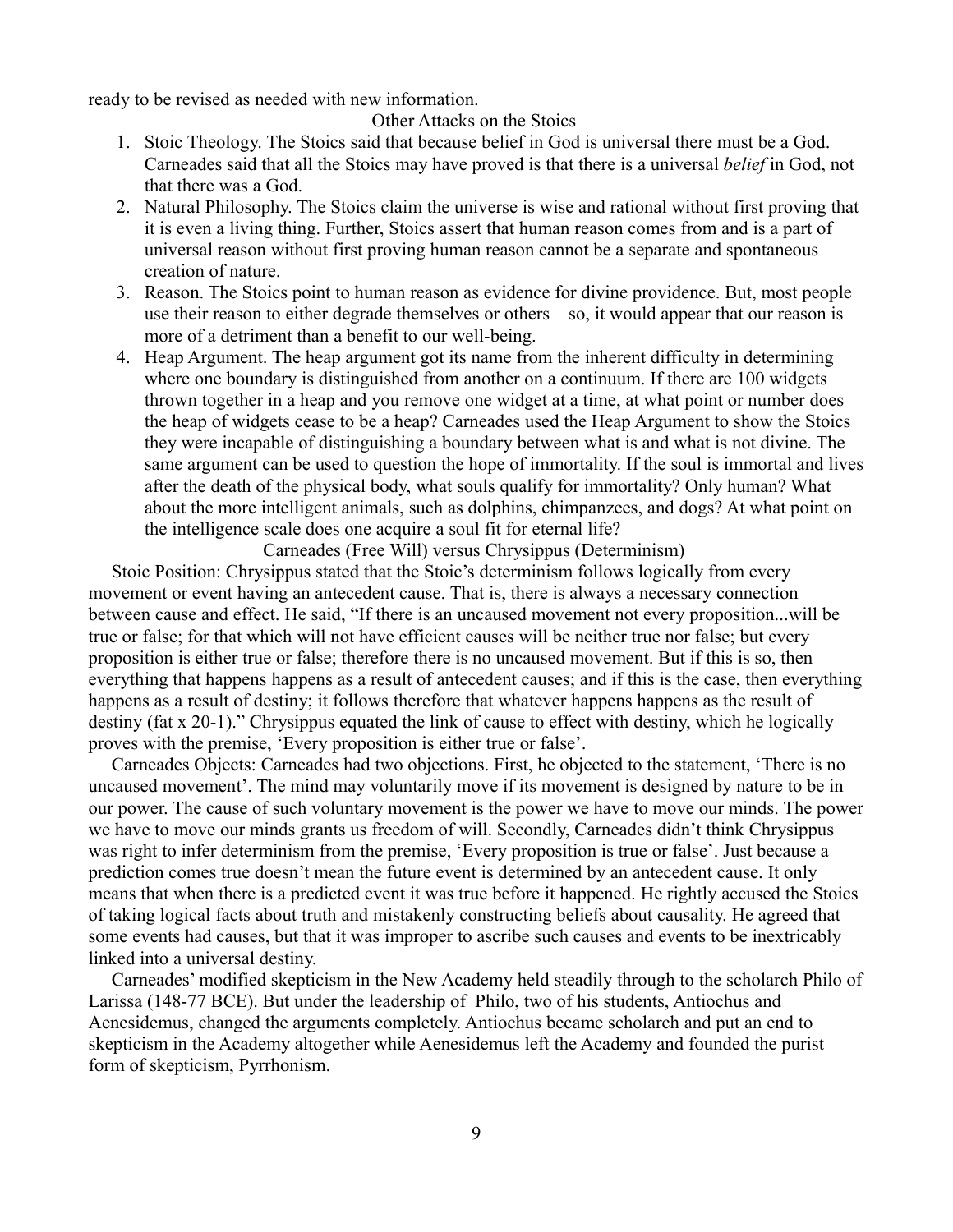### Antiochus (died c.68 BCE).

 Antiochus of Ascalon (located in present day Israel) moved to Athens as a young man in the 2nd century BCE where he became a member of the Academy and student of Philo. At some point he broke with the his teacher and the skeptic tradition of the Academy to become a dogmatist. There is some disagreement whether Philo or Antiochus was the last scholarch of the Academy because there is some doubt whether the Academy was still intact when Antiochus turned to dogmatism. However, he did have an able following, including Cicero who studied with him in the winter of 79/8, and Brutus, the assassin of Caesar, and a number of prominent Roman citizens of that period.

 Antiochus broke with Philo and the skeptic position over the uncertainty of knowledge and decried the contradiction that comes about whenever one asserts that nothing is knowable, pointing out that to make such an assertion involves the assertion of knowledge that nothing is knowable. He decided the Stoics were right, that knowledge was possible, and that Plato and the Old Academy would agree with him. In fact, he claimed to be reviving the teachings of the Old Academy, and that the Academics from Arcesilaus to Philo had betrayed their intellectual heritage. He also taught Stoic epistemology and shamelessly asserted that Zeno had merely copied what he learned from the Academy when he was a student there.

 He also agreed with practical side of the Stoics that the criterion of truth and the goal of human life was philosophy's most important pursuits. However, he did not completely agree that virtue was sufficient for happiness. In the most unique concept of his ethical system he combined the Stoa and the Peripatetics. He thought the Stoics were right that virtue was sufficient for happiness, but not for complete happiness. For that he turned to Aristotle and claimed that complete happiness required the addition of external goods and health. Such an eclectic approach was typical of his attempts to show that the Academics, Stoics, and Peripatetics were in essential agreement with one another.

Aenesidemus (after Philo but before Sextus Empiricus)

 "The Academics," Aenesidemus said, "especially the ones now, sometimes agree with Stoic opinions and, to tell the truth, appear to be just Stoics in conflict with Stoics (Photius, *Bibl*. 212, Inwood & Gerson)." So, he left the Academy and founded a school of radical skepticism which he named after a man who was considered an obscure philosopher, long dead, who had never been associated with the Academy, Pyrrho of Elias. The Pyrrhoneans, as they became known, to this day have had one of the greatest influences on philosophy in its history. And although Aenesidemus wrote eight books of Pyrrhonean discourses, the *Pyrrhoneia*, none of them have survived except in the extraordinary memory of a Byzantine patriarch by the name of Photius who didn't think very highly of them because they undermined Christian dogma. However, He does give a good account of the essence of Aenesidemus' work:

 *The whole purpose of the work is to establish securely that nothing can be securely grasped, neither by means of the sense nor even by means of thought. Therefore, neither the Pyrrhonists nor the others know the truth in things; and those philosophizing according to another system, besides bing ignorant of other things, are also unaware that they weary themselves and spend their time in continual agonies for nothing; they are ignorant of this very fact, that they have actually grasped nothing of what they believe they have grasped.*

 *As for him who philosophizes according to Pyrrho, besides being happy in other respects, he is wise in knowing above all that nothing has been grasped securely by himself. And as to whatever he does know, he is clever enough to assent no more to the affirmation [of these things] than to their denial....Generally, the Pyrrhonist determines nothing, not even this, namely, that he determines nothing* (Photius, Bibl. 212, 169b, Inwood & Gerson).

 According to dogmatists things are either self-evident or non-evident. Things that are self-evident come to our knowledge of themselves (e.g., that it is day). Of the things that are non-evident there are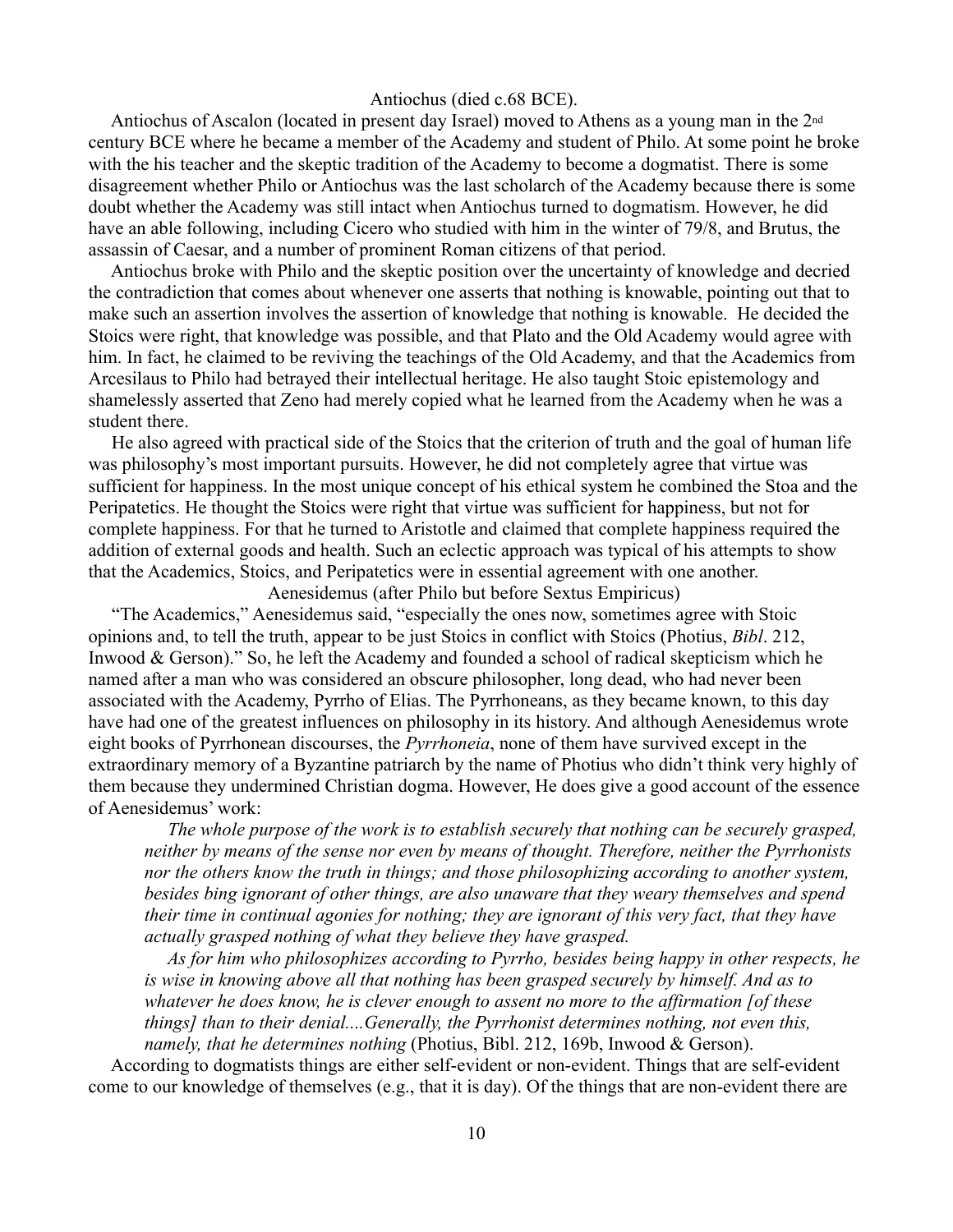three kind. The first is absolutely non-evident (e.g., all of the stars add up to an even or odd number), but these are not considered because nothing can be said of them. The other two are the temporarily non-evident and the naturally non-evident. The temporarily non-evident are things that are visible but not visible at the moment due to temporary circumstances, such as knowing that I have a bag of apples in the refrigerator even though I can't see them at the moment. The naturally non-evident are things that are not visible but are apprehended by signs, such as knowing that because sweat appears on the surface of the skin the body must have pores.

 Aenesidemus altered the argument of evidence by the dogmatists to be of only two kinds: recollective or indicative. A recollective sign is based upon one experiences that is associated with another experience, such as a scar that reminds us of a wound we received and smoke that reminds us of fire. The indicative sign is what the dogmatist would call a naturally non-evident sign, and is an experience that is associated with something never experienced, such as the movement of life as indication of a soul. Aenesidemus thought we can have reasonably firm beliefs regarding recollective signs because any error can be checked and eliminated if the sign or experience was remembered incorrectly. **Here's the important point**, the Pyrrhonean accepts recollective signs as essential for negotiating through life in our familiar world, but does not accept indicative signs because they require speculation and deal with things that are by their nature unknown and perpetually in doubt. The only way to approach the indicative sign is with *epoche*, suspension of judgment.

Aenesidemus and Heraclitus.

 Sextus Empiricus criticized Aenesidemus for saying all roads lead to Heraclitus. Academicians today take positions ranging from the statement is meaningless and irrelevant ©. Stough) to suggesting the statement was made while he was in the process of converting from the Academy to Pyrrhonism (Rist) and to the outright assertion that Aenesidemus left Pyrrhonism in the end and became a Heraclitean (Groarke). It does seem odd that he would become a Heraclitean after the radical form of skepticism he endorsed and taught, Pyrrhonism, and Rist may be right. Sextus criticizes Aenesidemus for saying that all roads lead to Heraclitus, but Rist thinks Sextus may have been referring to a period between his skepticism at the Academy and breaking away to found the radical school of Pyrrhonism. His thesis begins by noting that skeptics assert the *appearance* of opposite attributes while Heracliteans assert the *reality* of opposite attributes, which leads him to suggest the following conclusion:

- 1. Aenesidemus broke with the Academy because of Philo and Antiochus' move towards Stoic dogma.
- 2. Aenesidemus first aligned himself with his teacher Philo in searching for the true reality of objects behind the information we get from our senses.
- 3. His skeptical education led him to embrace the Heraclitean notion of a continuum of opposites in every object. This was the Heraclitean period to which Sextus was referring.
- 4. Finally, he comes to reject the possibility of ever knowing the real object lying behind our sensory impressions, and just by knowing it has opposite characteristics doesn't give us any certainty about its underlying nature. So, *epoche*, we must suspend judgment.

 In an attempt to attain some certainty on the matter, I wrote an e-mail to Professor Groarke, Dean of the Brantford Campus of Wilfed Laurier University in Canada. He had referenced his assertion that Aenesidemus ended his philosophical career as a Heraclitean with the usual Sextus material plus a couple of passages from the early Christian apologist, Tertullian *(De Anima* 9.5, 14.5). Professor Groarke answered, "From my point of view, I don't find the Heraclitean/Pyrrhonean parts of Aenesidemus' career all that strange. If you believe, as I do, that the essence of scepticism is its emphasis on equal but opposing points of view, then it is not so surprising that someone would jump from this to the conclusion that opposites are the essence of the world [i.e. Heraclitus!."

And so it goes. If Aenesidemus created Pyrrhonism then abandoned his creation and became a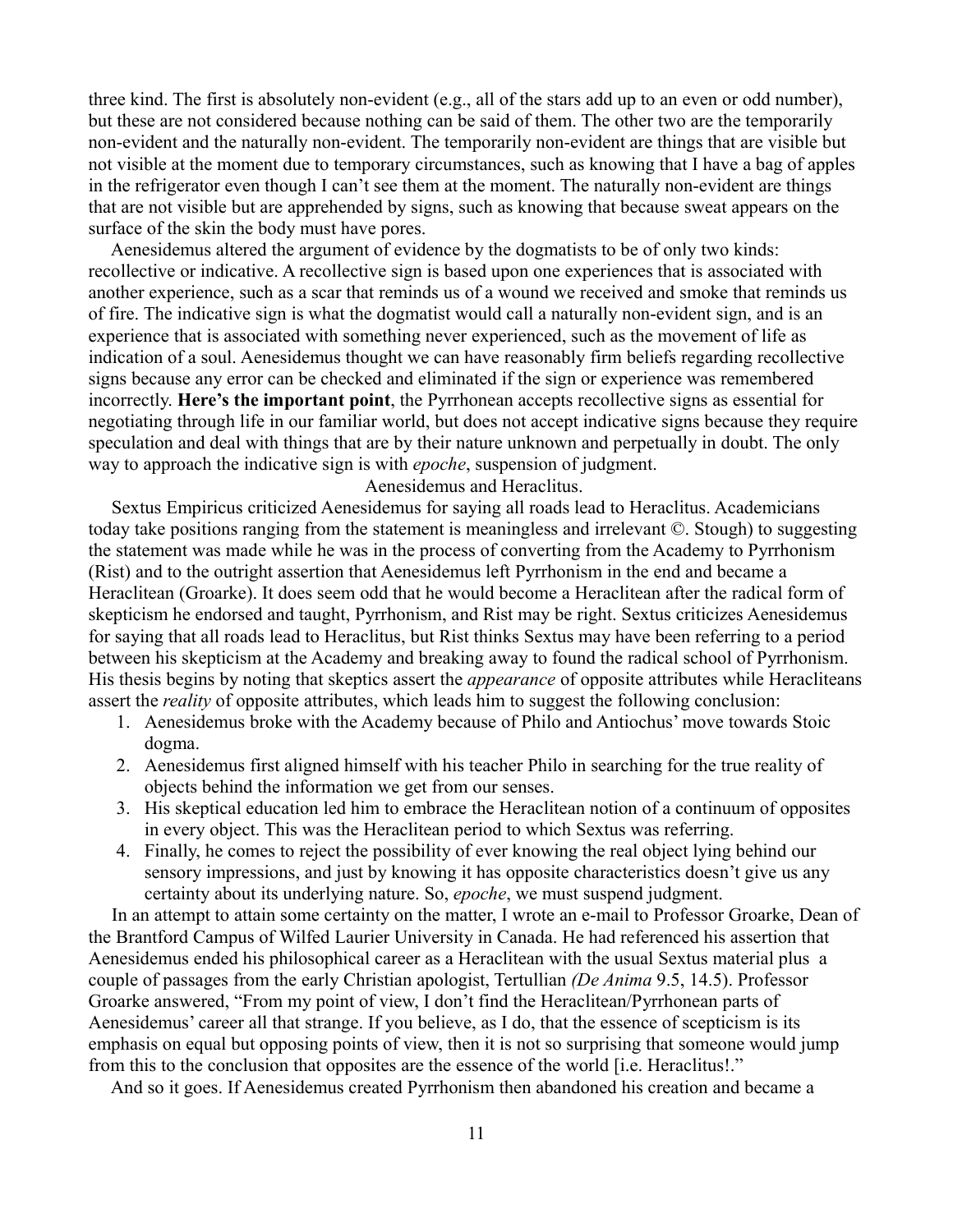Heraclitean, as the only ancient references to this fact suggest, a good explanation of his reasons have not be found. However, there is one ancient writer who never left matters unclear, Sextus Empiricus, the great codifier of skepticism, whose works were preserved and became the cornerstone and primary resource for all subsequent knowledge we have of skeptical thought in the Hellenistic period.

## **4. Pyrrho Codified**

Sextus Empiricus (2nd-3rd century, CE).

 According to Sextus we come to Pyrrhonism by accident, looking for answers in philosophy and finding only arguments. "Men of natural ability are disturbed because of the inconsistency in things, and being doubtful which of the alternatives they should assent to, they came to inquire into what is true and what is false in things in order that from a resolution of their doubts they would attain freedom from disturbance. The main principle of the skeptical system is that for every argument another argument of equal [weight] is opposed. As a result of this we seem to arrive at a cessation of dogmatism (*PH* I 12, Inwood & Gerson).

 We know very little about Sextus Empiricus except that he was a Greek physician who appears to have been the head of a Skeptic school in Athens, Rome, or Alexandria and who wrote his first book, the *Outlines of Pyrrhonism*, as a detailed account of Greek skepticism based chiefly on the teachings of Aenesidemus. He next wrote a series of books attacking the various schools of the dogmatists from the skeptical perspective. Because so much of his work argued in detail against philosophies of the Epicureans, Stoics, Peripatetics, and other dogmatists much of what we know of these schools come to us from Sextus.

 According to Sextus, there are three kinds of philosophers: the dogmatists (e.g. Stoics) who believe they know the truth, the negative dogmatists (the Academics) who believe that the truth cannot be known, and the skeptics who believe the truth has not been discovered but continue to investigate anyway because they believe it may become known . Sextus asserts that the Pyrrhonists are the true skeptics because only they are free from dogma. "When we say that the skeptic does not dogmatize we are using the term 'dogma' in the sense according to which, as some say, dogma is the assent to something non-evident investigated by the sciences, for a Pyrrhonist never assents to anything nonevident (ibid*.* I 13)." He later explains the goal of one who does not dogmatize as one who acquires the Zen-like state of freedom from disturbance by giving up the struggle:

*We say most definitely that the goal of the skeptic is the freedom from disturbance with respect to matters of belief and also moderate states with respect to things that are matters of compulsion. For the skeptic, having begun to philosophize in order to judge presentations and to try to grasp certain things as true or false so that he could attain freedom from disturbance, tripped up on the equal weight of incompatible [claims]; thereupon, not being able to make a judgment, he suspended judgment.... Being in this suspensive state, freedom from disturbance followed fortuitously, as a shadow follows a body.* (ibid. I 25, 26, 29)

Sextus defines a skeptic as one who has the ability to place any appearance of the senses or judgment of reason into antithesis. Then, because the thesis and antithesis are equally balanced the skeptic must suspend judgment (*epoche*), and this suspension of judgment is followed by freedom from disturbance (*ataraxia*) "as a shadow follows a body." The following modes are ways of argument by which the skeptic may place any appearance or judgment in antithesis.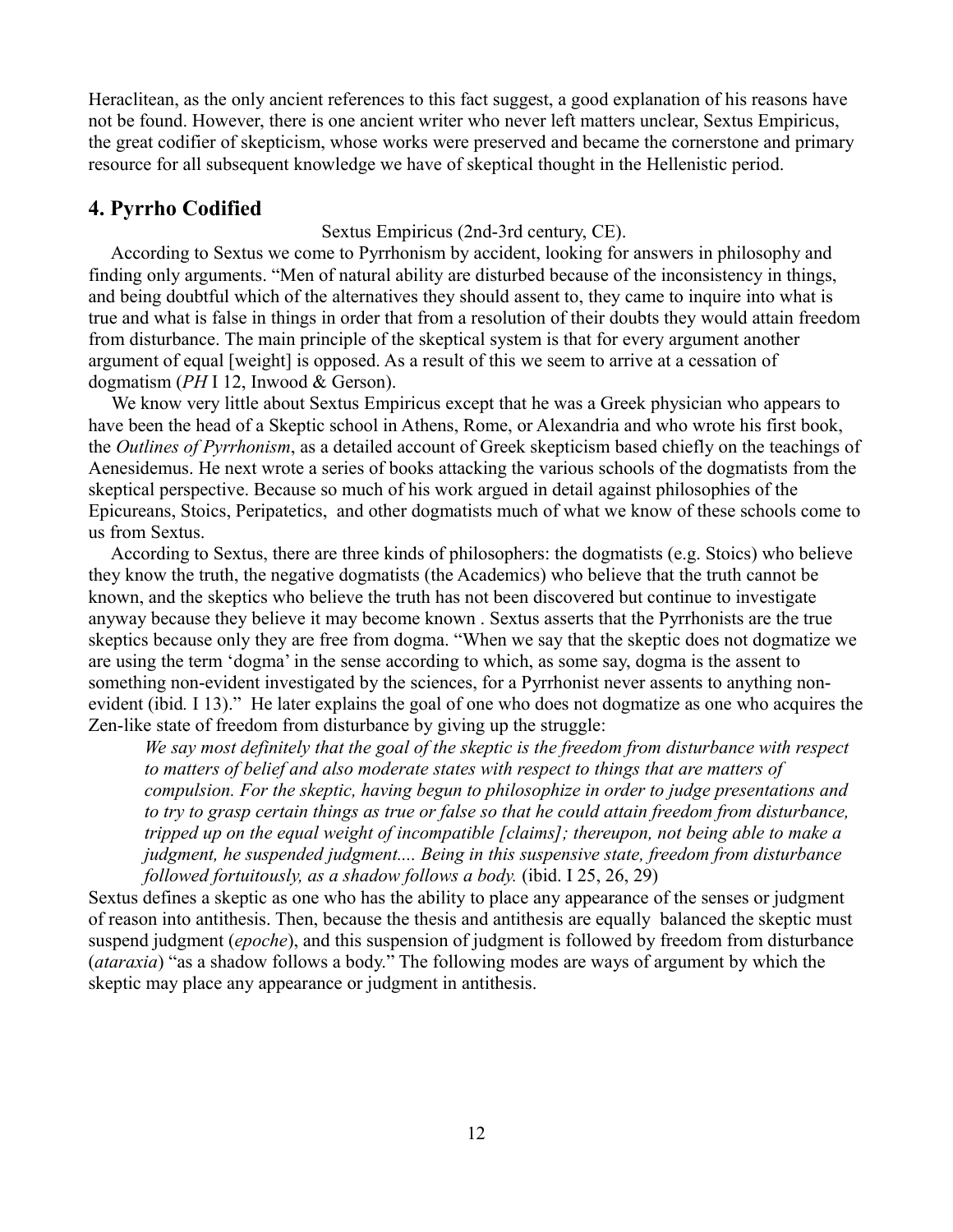## The Ten Modes of Aenesidemus

- 1. Differences among species. There are great differences in the feelings and perceptions between all living species. What does the world look like to an eagle, a honey bee, a shark? What does touch feel like to the shell of a crab, the feather of a bird, or the flesh of a worm? Why do dogs eat cat excrement with relish while humans find it repulsive? Which perception of the world among the many species is the true perception?
- 2. Differences within species. Speaking for the human species, not only are there vast differences in intellect between on person and another but even among those of approximately the same level of intellect, high or low, there is a long history of disagreement about the nature of the world. Just one of hundreds or thousands of examples: Plato thought time was generated, or came into existence; Aristotle thought time was not generated and did not come into existence. Who is right and how can we know which of the two great intellects of antiquity perceive the true nature of our world?
- 3. Differences in the sense. Even the senses of the same person differ. One sense gives one perception while another sense gives entirely different information about objects in our environment. Two examples: perfume smells sweet to the nose but tastes bitter to the tongue; fire is hypnotically beautiful to the eye but burns the body when touched.
- 4. Differences among states, either natural or unnatural. The physical, emotional, or mental state of an individual makes different impressions. While suffering from fever even light clothing can feel uncomfortable; to an angry person an act of vengeance can bring great satisfaction, while to a happy person the same act can be repulsive and sad; people who are delirious or hallucinating can see and hear things that don't exist to a person in a more normal state.
- 5. Positions, distances, places. The moon appears much larger on the horizon than when it is high in the sky, and yet it is exactly the same size; a light that is dim in the daytime is bright at night; an oar in water appears bent; and, a ball appears flat far away, while up close it appears round.
- 6. Admixture. No object ever appears alone but is perceived together with some other object or objects; a noise in a swamp will sound different from the same sound at a high altitude; air feels hotter or colder depending on the humidity and the amount of wind that carries it. Nothing is ever perceived by itself alone, so we are unable to know what a thing is in and of itself.
- 7. Quantity and proportion. Our perception of a thing can be dependant upon its quantity or proportion. A little wine is strengthening while a lot of wine is weakening; a grain of sand can appear rough while a heap of sand can appear smooth. Wine of itself is neither weakening nor strengthening, and sand of itself is neither rough nor smooth.
- 8. Relativity of all things. There is always a relationship between the perceiver and what is being perceived. A blow struck from the front is less dangerous than one struck from behind; a waterbird may be lovely and charming to our sight but frightening and monstrous to the sight of a minnow swimming between its legs; one who kills many in battle is a hero while killing even one person in peace time makes the killer a villain.
- 9. Frequency of occurrence. A thing that is rare may appear more valuable and beautiful, and therefore more desirable than a thing that is common. A clear blue sky will be more remarkable to an Englishman than to an Arab, just as a rain shower will be more remarkable to an Arab than to an Englishman. If only a rich man has lots of gold, then it is rare and precious; if everyone has lots of gold than it is deemed of little value.
- 10. Cultural differences. Customs, laws, and dogmatic beliefs make one practice acceptable in one country and scandalous, even horrible in another, suggesting that such practices in and of themselves are neither right or wrong.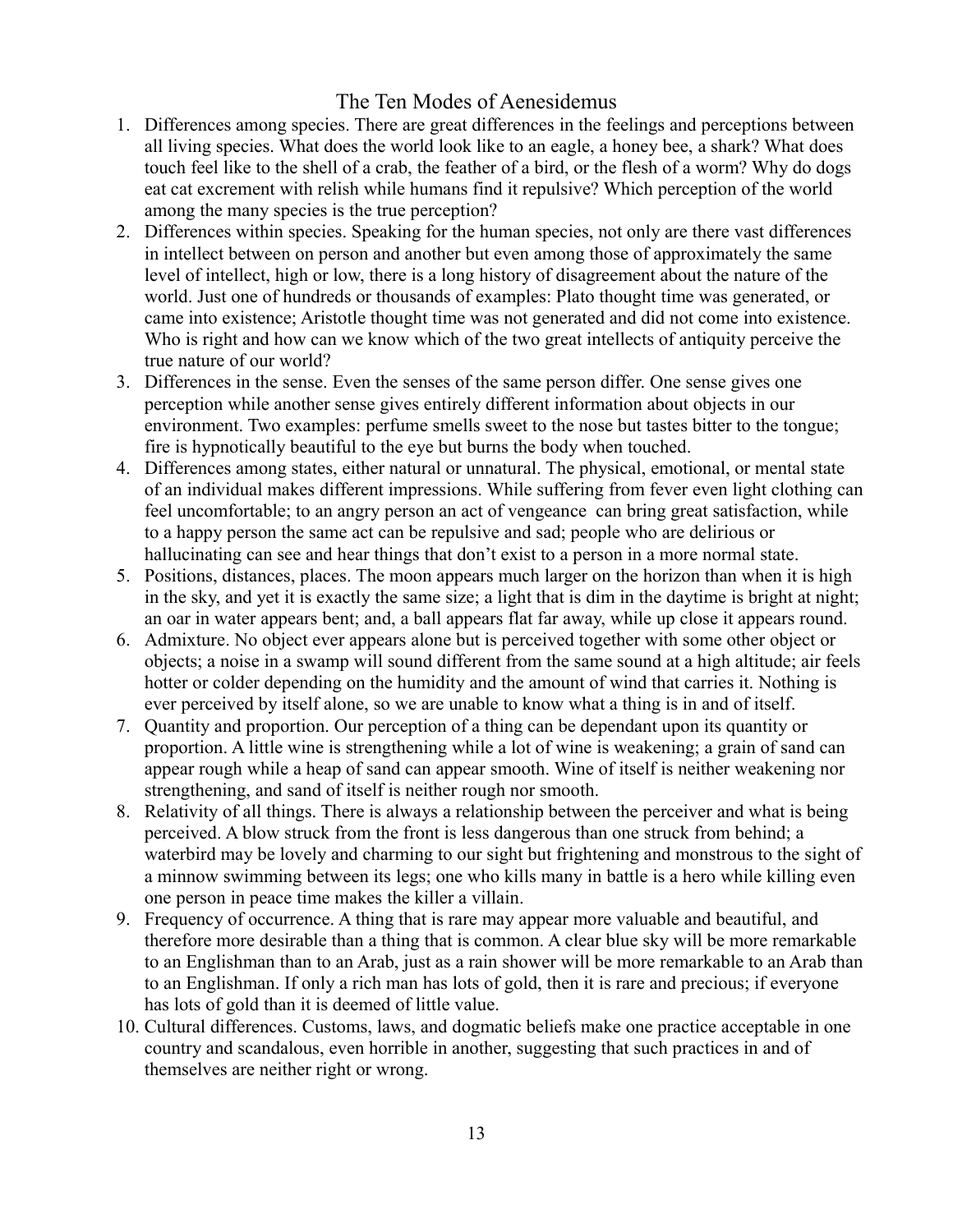## The Five Modes of Agrippa

 Nothing is known about the life of Agrippa other than he followed Aenesidemus and lived before Sextus Empiricus. Sextus includes these five modes which more clearly focus on the epistemological issues of the ten modes of Aenesidemus listed above. Agrippa's five modes of argument are:

- 1. Disagreement. There is endless disagreement on all subjects among philosophers and nonphilosophers alike, which is true as today as it has been throughout history.
- 2. Regress ad infinitum. Whenever a proof is requested for any claim that is made, one must then request proof for the validity of that proof, the proof for the proof of the proof – ad infinitum.
- 3. Relativity. All things are relative to the subjective nature of the one who is judging and to the mental constructs and concepts he, she, or it is using to make such a judgment.
- 4. Hypothesis. There is no such thing as an acceptable hypothesis to the skeptic because nothing is assumed or taken for granted.
- 5. Circular reasoning. When the senses are used to prove the veracity of sense impressions, the skeptic must reject such arguments as circular and therefore invalid.

## The Two Modes of Sextus Empiricus

 All of the modes above are reduced even further by Sextus to two basic modes in his *Outlines of Pyrrhonism* (1.178-9) where he argues that everything that can be apprehended as true must be either be:

- 1. Apprehended through itself, in which case there is interminable disagreement among the philosophers; or,
- 2. Apprehended by a proof, in which case there is an infinite regress of searching for proofs to prove the proof of the proof of the proof, and so on to infinity.

## The Pyrrhonean motto: *ou mallon*

*Ou mallon* literally means "no more." The motto of the Pyrrhonean skeptic was, according to Timon, used by Pyrrho himself to determine nothing and thereby achieve peace of mind. In modern usage it means that things no more seem one way than another. In the beginning, a person comes to philosophy because s/he is disturbed by inconsistencies and contradictions discovered in our familiar world. These inconsistencies and contradictions causing the disturbance are, according to skeptic philosophers, the chief cause of unhappiness. When in the course of investigating philosophical systems to alleviate the unhappy disturbance if this person comes to skepticism the modes above will show that there is a ready argument by which any appearance of the senses or judgment of reason can be placed into antithesis. When this is accomplished it becomes apparent that every appearance or judgment is poised between two equally plausible beliefs, *ou mallon*, no more is than is not. In this state of equilibrium, which is one of epistemic neutrality, the person realizes that s/he is unable to resolve any differences, and in such a state s/he must acquiesces to a suspension of judgment (*epoche*). When one has achieved *epoche*, then freedom from disturbance (*ataraxia*) follows as the shadow follows a body. With the achievement of *ataraxia* one has achieved the highest human goal: happiness, *eudaimonia*.

## The Skeptic's Criteria

 To the dogmatists who accused them of being incapable of action or inquiry if all judgment is suspended, the skeptics had ready their own criteria, not of truth, but of how one can live in the tranquility of *ataraxia* and still make one's way in the world.

1. Appearance. Timon was the first to say that appearance is king wherever it goes. Skeptics do not deny the sensory perception of appearances and will act accordingly. What they do deny is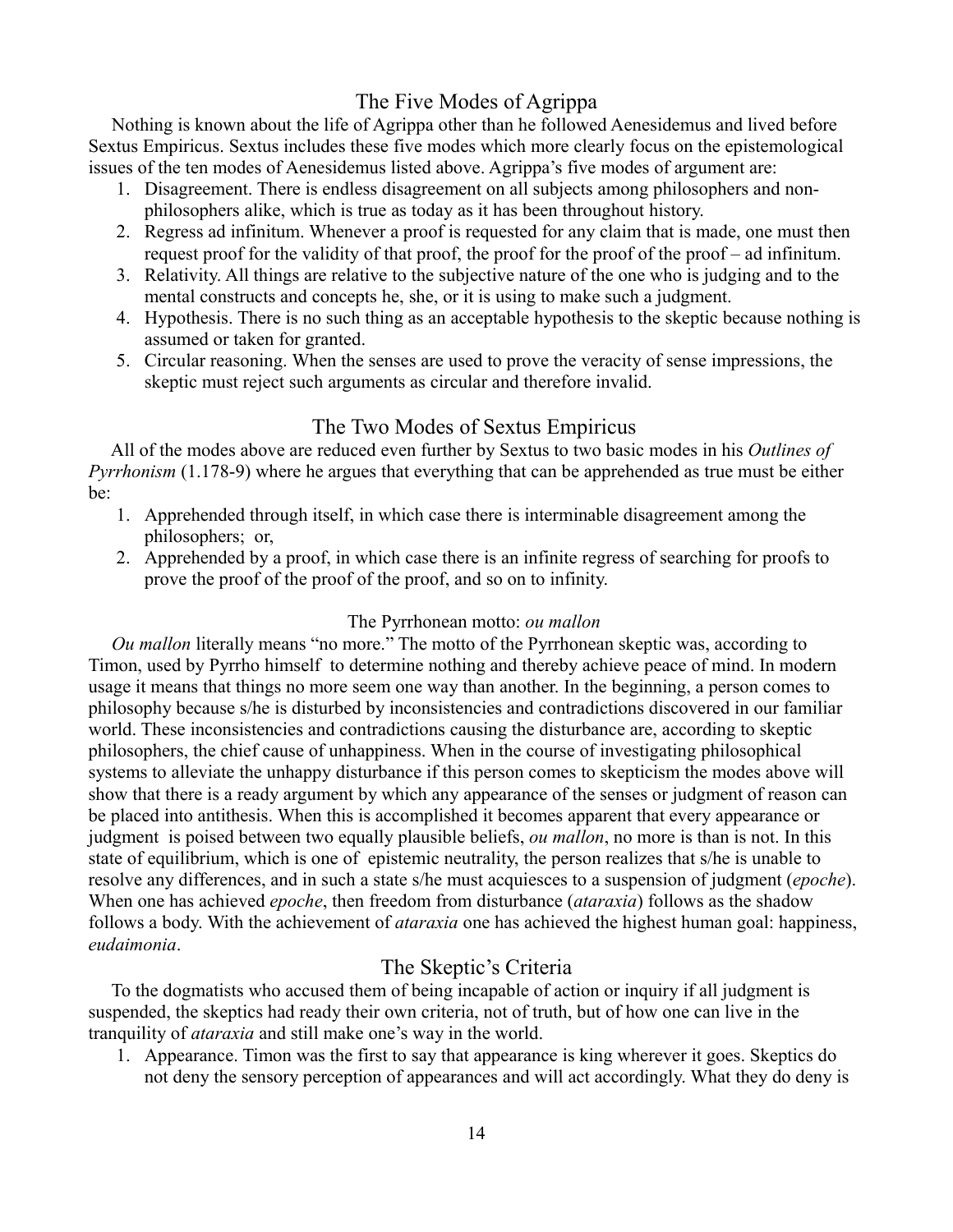any certain knowledge of things in themselves, or what the phenomena represents beneath its appearance.

2. Recollective and Indicative Signs. Aenesidemus was the first to point out the difference between recollective and indicative signs, and which the skeptic would chose to honor. The recollective sign is *temporarily non-evident*, a sign which has been associated in our observation with the thing signified which remains hidden (e.g., smoke is a recollection of fire). The indicative sign is *naturally non-evident*, a sign which signifies its subject by its own nature and constitution (e.g., bodily movements as indication of a soul). Aenesidemus said that recollective not indicative sign is the proper subject of philosophy.

## The Four Guides of Life

With suspension of judgment towards any appearance of the senses or judgment of reason, one needn't be inactive but may follow Timon's example and find happiness and success among the phenomena of appearances. While engaged in the action of our world, a Pyrrhonean is guided by four parts of life.

- 1. Guidance of Nature. Nature gives us our primary guidance by the sensory apparatus and rational thought peculiar to our species.
- 2. Compulsion of Feeling. We are compelled by feelings of hunger and thirst and needs of safety to procure food and drink and defend ourselves, et cetera.
- 3. Tradition and Custom. Sextus refers to this portion as accepting that piety is good and impiety is evil, which does not require one to believe in God to go to church and take care of your children and parents according to the tradition and custom of your culture.
- 4. Vocational Arts. One fills one's time by learning the arts and crafts of a profession or activity that develops our interests according to our innate talent(s).

### The Final Argument

 Although Pyrrhonean skeptics make a point of being open to the consideration of any argument, one may be allowed some doubt when considering the ultimate or final argument of Sextus Empiricus. He said that a skeptic would not be required to agree to an argument even if he could find no fault with it. "When someone propounds to us a theory which we are unable to refute, we say to him in reply 'Just as, before the birth of the founder of the School to which you belong, the theory it holds was not as yet apparent as a sound theory...so likewise it is possible that the opposite theory to that which you now propound is...not yet apparent to us, so that we ought not as yet yield assent to this theory which at the moment seems to be valid (PH 1.33-34, Bury)."

### **5. Modern Pyrrhoneans**

### Michel de Montaigne (1533-1592).

 At about the age of forty, the great French essayist and good Catholic Michael Montaigne went through a personal crisis of belief after reading the recently translated works of Sextus Empiricus. He went so far as to carve skeptical concepts on the rafters of his study to preserve and display a constant reminder of his newly found reasons for doubt. Montaigne was convinced that the rational thought of humans was nothing special and that the behavior our species when compared to the natural instincts of others often proved to be inferior to that of many if not all other animals. Our use of the so-called rational faculties result in so many cultivated desires that we almost entirely lose track of the natural ones. Misanthropic at moments, Montaigne decried the folly of our species with comments such as: we are the only animal that covers himself – or has reason to; we are the only animal that is offended at the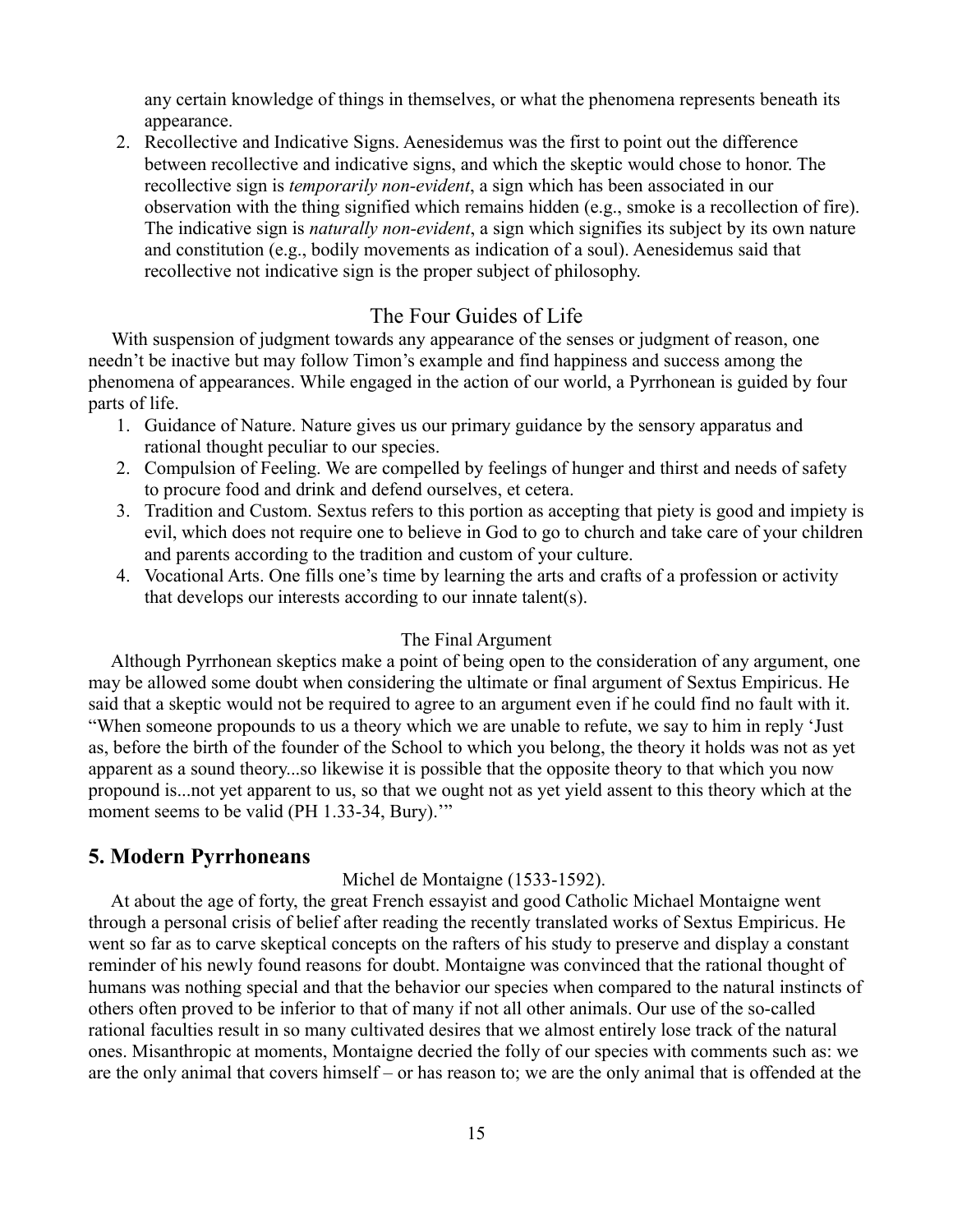defects of our fellow creatures; and, if we really wish to be wise we should look to the other animals and know that compared to them we are vain, immoral, pretentious, and stupid.

 He also concluded that Pyrrhonean skepticism was instructive for the religions of the world. In the first place, the only reason we are ready to fight and die for our religious beliefs is purely an accident of birth. Christians are Christians because they were born into a Christian home. The same is true for Muslims and Hindus. There are no reasons of the rational mind that can prove one religion is superior to the other. Only by emptying the mind, by creating a *tabula rasa* (blank slate) towards our beliefs can we practice our faith properly. With the empty mind of the Pyrrhonean, God can imprint anything he chooses if he chooses to do so. But if the mind is cluttered with a lot of dogma one can neither prove nor disprove the true principles of divinity even if they were made known? Until then, we should do as the Pyrrhoneans advise: follow the guidance of nature, the compulsion of feeling, honor the traditions and laws, and the arts and crafts of our vocations. With such practices pursued without dogma we can live in peace with ourselves and our fellow creatures.

 Montaigne's skepticism is taken from classical Pyrrhonism, which he encouraged as a state of achievement that is the most compatible with religion. Historically, the term fideism designates the Christian doctrine of an exclusive reliance on faith with a rejection of science or reason. It undermined the intellectual efforts the Catholic church had been building for centuries by the complete separation of knowledge and faith. As a movement within the church its origins can be found in pre-scholasticism and renewed again and again by later scholastics such as Duns Scotus, et al, then was commonly found in humanistic writings in an alignment with classical skepticism by the mid-16th century. When Montaigne incorporated it into his life and works is unclear, but may have begun as a college student of a Paduan fideist. Montaigne's version of fideism is clearly that of the piety of a philosopher not that of the theologian, and the object of his fideism was closer to a reverence of nature than obedient subservience to an Old Testament God.

 Montaigne's essays were and still are of considerable interest in the literate world. His Pyrrhonean skepticism was known to be of great influence to later philosophers, such as Francis Bacon, Descartes, and Pascal. In the *Apology for Raimond Sebond*, p. 501, Montaigne said, "If we can imagine a perpetual confession of ignorance, a judgment without bias or leaning, upon any occasion whatever, we can have a conception of Pyrrhonism."

 For more than 400 years scholars have argued whether his Pyrrhonism was used to bolster the cause of Catholicism in the bloody wars of the Protestant Reformation (e.g., if one has no certainty, then follow tradition), or if his intent was to undermine all religious belief in general. There are also those who suggest neither – that all he really wanted was to point out the folly of our violent wars of dogma when we should have been living in peace. Regarding fideism, the Papal Bull, *Unigenitus* of 1713 expressly rejected it.

#### David Hume (1711-1776).

 Despite a strict Calvinist Protestant upbringing, the Scottish philosopher David Hume would live to become widely regarded as the "new Pyrrho" of his day. As a young man, his reputation as a skeptic and antagonist towards religious authority dashed his efforts to get a teaching position at the University of Edinburgh, but fortunately he had an inheritance that allowed him to continue to study, travel, and write. Before he was thirty he published his first major work, *A Treatise of Human Nature* (1739-40), largely ignored until the 20<sup>th</sup> century when it was finally recognized as a masterpiece. Later, the first book of the Treatise became the more popular work *An Inquiry Concerning Human Understanding*. In it, according to Hume, there are essentially two objects of human reason, only two, and all the reasoning we do fall into one of the two following categories:

1. Relation of Ideas, which includes all relationships of one thing to another in the realm of numbers, such as arithmetic, geometry , and algebra. These relations are certain and take such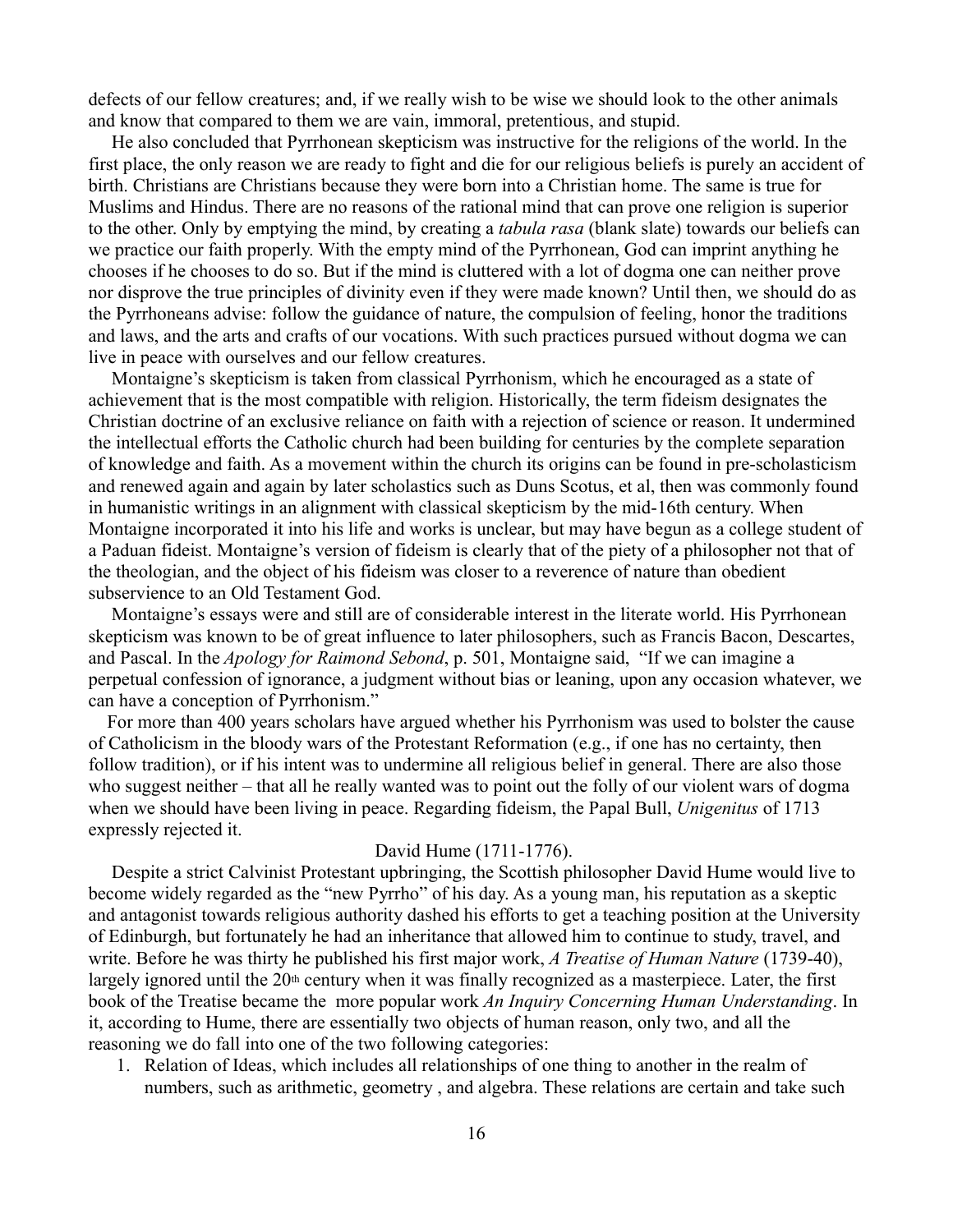forms as  $2+3=5$ .

2. Matters of Fact, which includes everything else. All reasoning based upon the relation between cause and effect are matters of fact and arise not from reason itself, but from experience and custom, the foundation of belief.

 Hume has little to say about relation of ideas, and it's easy to confuse the two categories because we often intuitively think of the realm of numbers as matters of fact, but all humans think about when not thinking about numbers are matters of fact, and these matters are only beliefs. This is Hume's primary and considerable contribution to the world of philosophy.

Hume defines perception as whatever is in the mind – as provided by senses, emotions, or thought. He further divides perception into two types: (1) Impressions, which are any perceptions that are *present*; and (2) Ideas, which are any perceptions that are *not present*. When perceptions are present (impressions) they are strong felt. All perceptions that are ideas are derived from impressions and are weakly felt. Then, in *An Inquiry* we come to Hume's famous example of what he considers the perfect example of cause and effect: *Here is a billiard ball lying on the table, and another ball moving toward it with rapidity. They strike; and the ball which was formerly at rest now acquires a motion. This is as perfect an instance of the relation of cause and effect as any we know either by sensation or reflection*.

He then identifies three circumstances for cause and effect to take place.

1. *Contiguity* in time and place of cause to effect.

2. *Priority* in time for a cause to the effect

3. *Constant conjunction* between the cause and the effect in that some object of the cause

(motion in the first ball) produces that same object in the effect (motion in the second ball). What we know of cause and effect, then, is that the cause and the effect must be together in the same place and at the same time, the cause occurs in time prior to the effect, and there is a continuation of some object of the cause into the effect. In the case of billiard balls, motion is the object that continues from the first ball, the moving ball, into the second ball, the stationary ball.

 At this point Hume has the insight for which his contribution as a philosopher is secured. The human mind does not *reason* what takes place in the relationship of cause to effect; it is based entirely upon *experience* or custom. If a fully functioning adult human were to see the cause and effect of the billiard ball example or any other example one can imagine, reason would not tell him or her what effect the cause of the moving ball would have on the stationary ball. We know that the stationary ball is also going to move after it is struck by the moving ball because we have seen or experienced this event happening time and again. Based on this experience, we *expect* the second ball to move when struck. We can even see it happening in our mind's eye. And in our anticipation of movement in the second ball we even come to *believe* it will happen as soon as it is struck:

*It is not anything that reason sees in the cause which makes us infer the effect.... all reasoning concerning cause and effect are founded on experience, and that all reasonings from experience are founded on the supposition that the course of nature will continue uniformly the same. We conclude that like causes, in like circumstances, will always produce like effects....It is not, therefore, reason which is the guide of life, but custom. That alone determines the mind in all instances to suppose the future conformable to the past.*

 This, then, is Hume's origin of belief: When we see a moving ball about to strike a stationary ball the mind anticipates the customary effect. In our minds eye we can *see* the motion of the second ball even before it is struck by the first. We *believe* in the motion of that second ball even before it begins to move, and the experiences we have had with cause and effect is the guide of life and the source of all our beliefs. What he has shown is all objects of the mind, other than Relations of Ideas, are not based upon reason but on experience leading to belief. We don't have truth; we have belief.

Hume also inspired a continuation of the tradition of Christian skepticism or fideism popularized by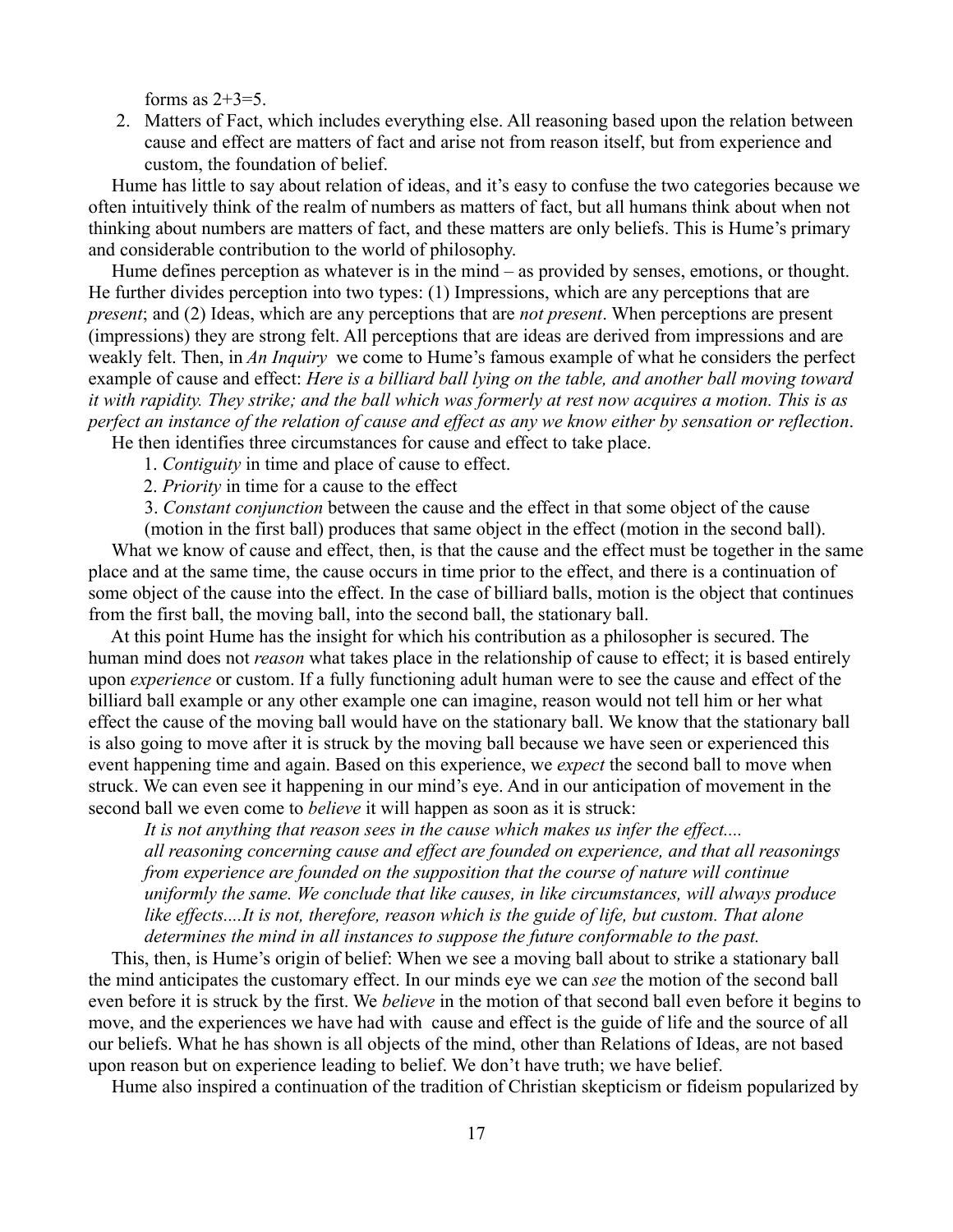Montaigne, Charron, Pascal, and Bayle. Scholars still argue about why he made fideistic comments throughout his writings. Some believe he was attempting to deflect criticism from the Protestant clergy, others believe he was attempting to show his disdain for the foolishness of religious belief, while still others, such as the philosopher Kierkegaard, were inspired in their religious orientation by the "Great Infidel." However he may have intended his skeptical fideism to be understood, as Popkins points out in his introduction to *Dialogues Concerning Natural Religion* Hume ends his essay "Of the Immortality of the Soul," by noting because we cannot rely on the ability of reason or the senses we must look to Divine revelation for understanding on such matters as immortality. It should be noted that despite such comments, Boswell confronted Hume on his deathbed and found him to be a Pyrrhonean to the end.

#### Wittgenstein (1889-1951).

 Arguably the greatest philosopher of the twentieth century, Wittgenstein was born into a Viennese family of great wealth and social influence. While studying to be an aeronautical engineer young Wittgenstein became attracted to philosophy in a class on the philosophy of pure mathematics. So outstanding was his scholarship that he was encouraged to go to Cambridge where he could study logic with Bertrand Russell. While at Cambridge, he developed close friendships with Russell as well as Moore, Keynes, and Ramsey and was clearly marked to follow their intellectual stature. He had considerable powers of concentration and would leave Cambridge for Norway months at a time to work out solutions to philosophical problems while in isolation.

 There are two primary stages in Wittgenstein's philosophical life, which are marked by his greatest publications, *Tractacus logico-pholosophicus* and *Philosophical Investigations*. The logical thought of early Wittgenstein are recorded in *Tractacus* (published in 1921) where he developed a system of logical calculus that purports to find the limits of world, thought, and language. He finished the manuscript in 1920 and believed he had solved all philosophical problems. In *Tractatus* 6.54 he said, *My propositions serve as elucidations in the following way: anyone who understands me eventually recognizes them as nonsensical, when he has used them – as steps – to climb up beyond them. (He must, so to speak, throw away the ladder after he has climbed upon it.).*With all problems solved, and having nothing else to do with philosophy, he gave away a considerable part of his personal fortune and became employed at various times as an architect, teacher, and gardener.

 After nine years of this away from philosophy, he was drawn back to Cambridge as the result of discussions with a group of intellectuals known as the Viennese Circle in their explorations of the philosophy of mathematics and science. While teaching at Cambridge, he wrote his second great work, *Philosophical Investigations* (published posthumously) wherein he turned from the formal logic of *Tractacus* to ordinary language. In this period he rejects dogmatic philosophies, which included his own earlier work, and embraced a skeptical attitude towards all pretensions of philosophy. He believed that dogma existed whenever there was any gap between questions and answers, such that the answers to the questions could only be supplied by further investigations. Instead, he conceived of philosophy not as doctrines but as therapy. *Investigations* proposed looking at language where "the meaning of the word is its use in the language *(PI* 43)." He said, "Don't think, look! (*PI* 66)," which does away with investigating the meaning of words in favor of looking to see the context in how the word is used. With such analysis, philosophical problems disappear. And when that happens, the philosopher can stop doing philosophy.

\* \* \* \*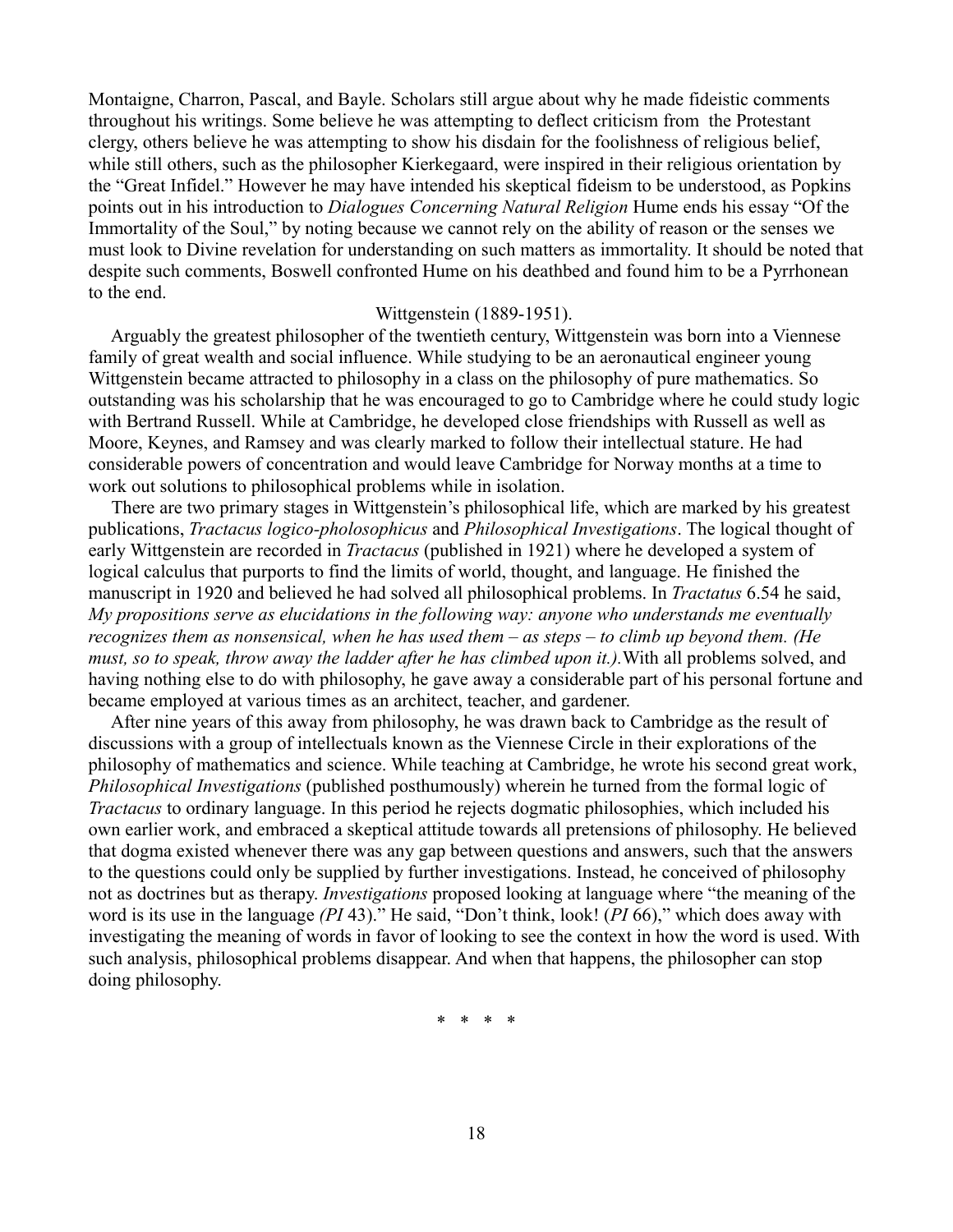### **6. Finding Certainty**

The following attempts to portray the difficulty of finding certainty in philosophy. After consideration of where we have been, where we are, and where we are going it should not be difficult for the student of philosophy to either embrace the skeptical motto of *ou mallon* and stop, or go back to the tried and familiar, or go on to a more Zen-like approach, leaving thoughts of the mind behind in an entirely different kind of search for enlightenment. The following encapsulates this struggle in quotations from the famous, the near famous, and the not famous yet quotable.

\*

 It's not the real world; it's a world we made up. Oppenheimer (1904-1967)

\*

 Man was faced with a universe that was a complete mystery to him. . . . The only way open to him to bring this mysterious universe within his range of understanding and possible manipulation was to explain, as far as it was possible, every natural event in anthropomorphic terms. That is why we find that anthropomorphism is a common trait for all early religions.

Chennakesavan, p.4.

\*

 Scripture does not explain things by their secondary causes, but only narrates in the order and style which has most power to move men, and especially uneducated men, to devotion. . . . Its object is not to convince reason, but to attract and lay hold of the imagination.

Spinoza, Ch. 5.

 No doubt, myths play an important part in the transmission of religious ideas all over the world. But, due to extraneous considerations and pragmatic advantages if the myth is treated as real . . . therein lies the danger for any religion. That's what has happened to Hinduism.

\*

\*

\*

\*

Chennakesavan, p. vii

India and Pakistan . . . are now poised to exterminate one another with nuclear weapons simply because they disagree about 'facts' that are every bit as fanciful as the names of Santa's reindeer. Harris, p. 26.

 To reach paradise . . . the [religious Taoist] adept must pass through three heavenly passes, which are the three gates of the Nine Heavens. Each of these gates is guarded by flying dragons, poisonous beasts, and three thousand giants.

Kohn, p. 209.

 If you are born in the Reviving Hell [one of many Tibetan Buddhist Hot Hells], you are harmed only by the other beings born there. These hell beings all have weapons in their hands and are attacking and wounding one another. After being wounded, you swoon; it is as though you were killed, but then, from the sky, a voice says, "Revive," and, as before, all the beings begin attacking and wounding one another again. . . . How many years does a being stay in such a place? If fifty human years were a day, and thirty of these were a month, and twelve of those were a year, five hundred of those years would be a day in this hell, and one would live there 500 years of such days. [My calculation comes to roughly 4,562,500,000 years.]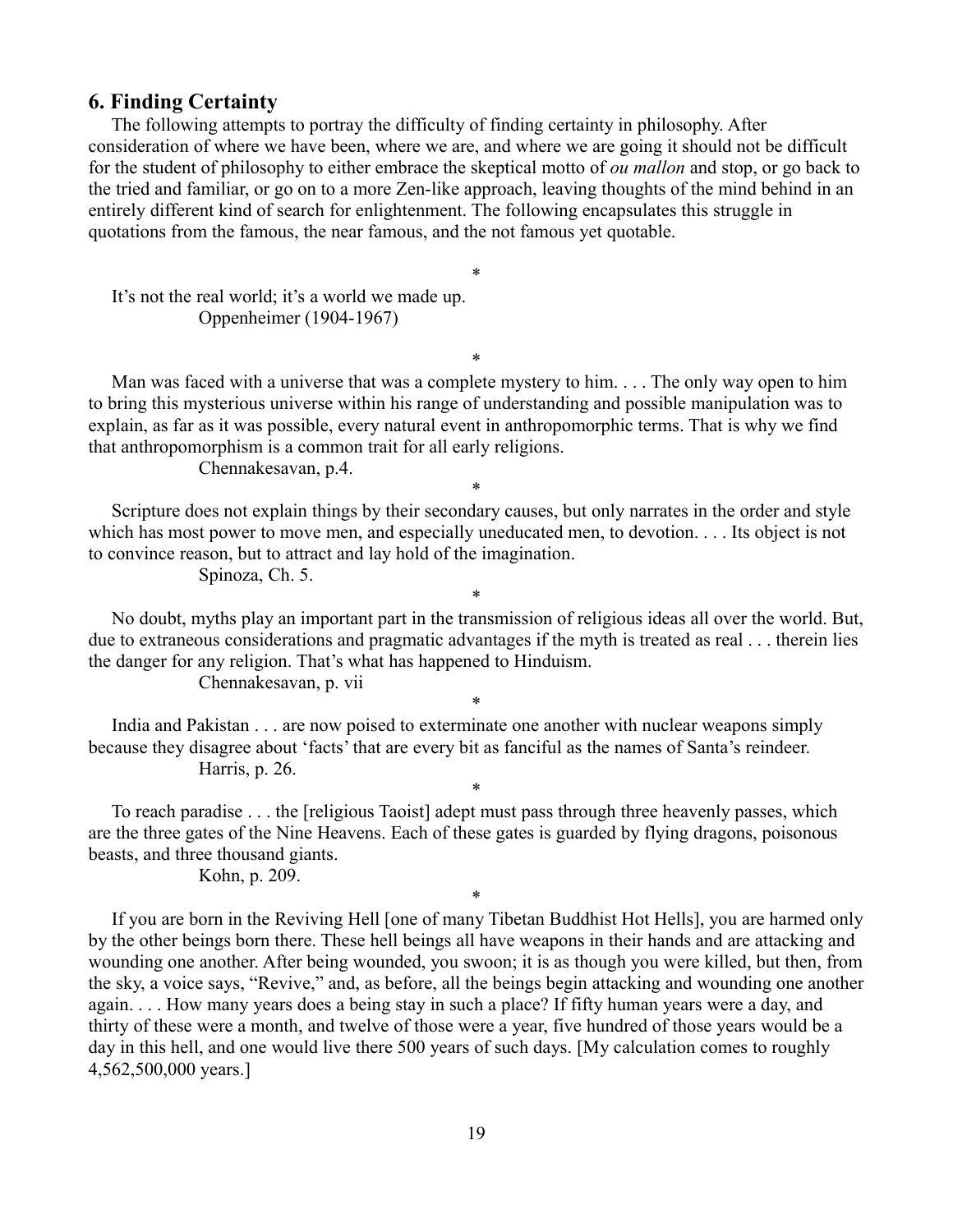Zahler and Hopkins, p. 26.

\*

 Even fundamentalists live by reason except where his faith is concerned. Tell him that eating yogurt will make you invisible and he will ask for evidence. Tell him the Bible is the infallible word of God and he requires none. . . . the Bible and the Koran both contain mountains of life-destroying gibberish. Harris, pp. 19, 23, 65.

\*

\*

\*

 The absolutism of religion has been revealed especially in the notion of cosmic war. . . . A satanic enemy cannot be transformed; it can only be destroyed.

Juergensmeyer, p. 217.

 The Lord is a warrior. Exodus 15:3

 To me the opinions of mankind....What strange religions, what ferocious moralities, what slavish fashions, what sham interests! I can explain it all only by saying to myself that intelligence is naturally forthright; it forges ahead; it piles fiction on fiction; and the fact that the dogmatic structure, for the time being, stands and grows, passes for a proof of its rightness.

\*

\*

Santayana, p. 7

 The opinions that are held with passion are always those for which no good ground exist; indeed, the passion is the measure of the holder's lack of rational conviction.

Bertrand Russell, p. 10.

 There are men [Academics], said Epictetus, who will oppose very evident truths, and yet it is not easy to find an argument which may persuade them to alter their opinions. The cause of this is neither the man's own strength nor the weakness of his teacher; but when a man becomes obstinate in error, reason cannot always reach him. . . . Are you certain that you are awake? 'I am not,' replies such a person, 'for neither am I certain when in a dream I seem to myself to be awake.' " Is there no difference, then, between these two appearances?" 'None.' " Shall I argue with this man any longer? What steel or caustic can I apply to make him aware of his paralysis? If he is aware of it, and pretends not to be so, he is even worse than dead.

Epictetus from Arrian, p. 16.

 How can you select which philosopher has discovered truth? To know whether or not a philosopher knows the truth, you would have to know the truth. If you don't claim to know the truth, how can you decide? They are all intelligent and industrious, and each one claims to have the truth. You can't rely on a majority of mankind to supply the answer, because as soon as you select one philosopher, then you are rejecting all the others. When you combine all the others that you rejected they become the majority, the majority who say that the one you have chosen is false.

\*

\*

(Paraphrasing Sextus from Hallie, pp. 142-45)

... look at the amount of useless and superfluous matter to be found in the philosophers....They come to envy the philologist and the mathematician, and they have taken over all the inessential elements in those studies – with result that they know more about devoting care and attention to their speech than about devoting such attention to their lives....The Pyrrhonean, Megarian, Eretrain and Academic schools pursue more or less similar lines; the last named have introduced a new branch of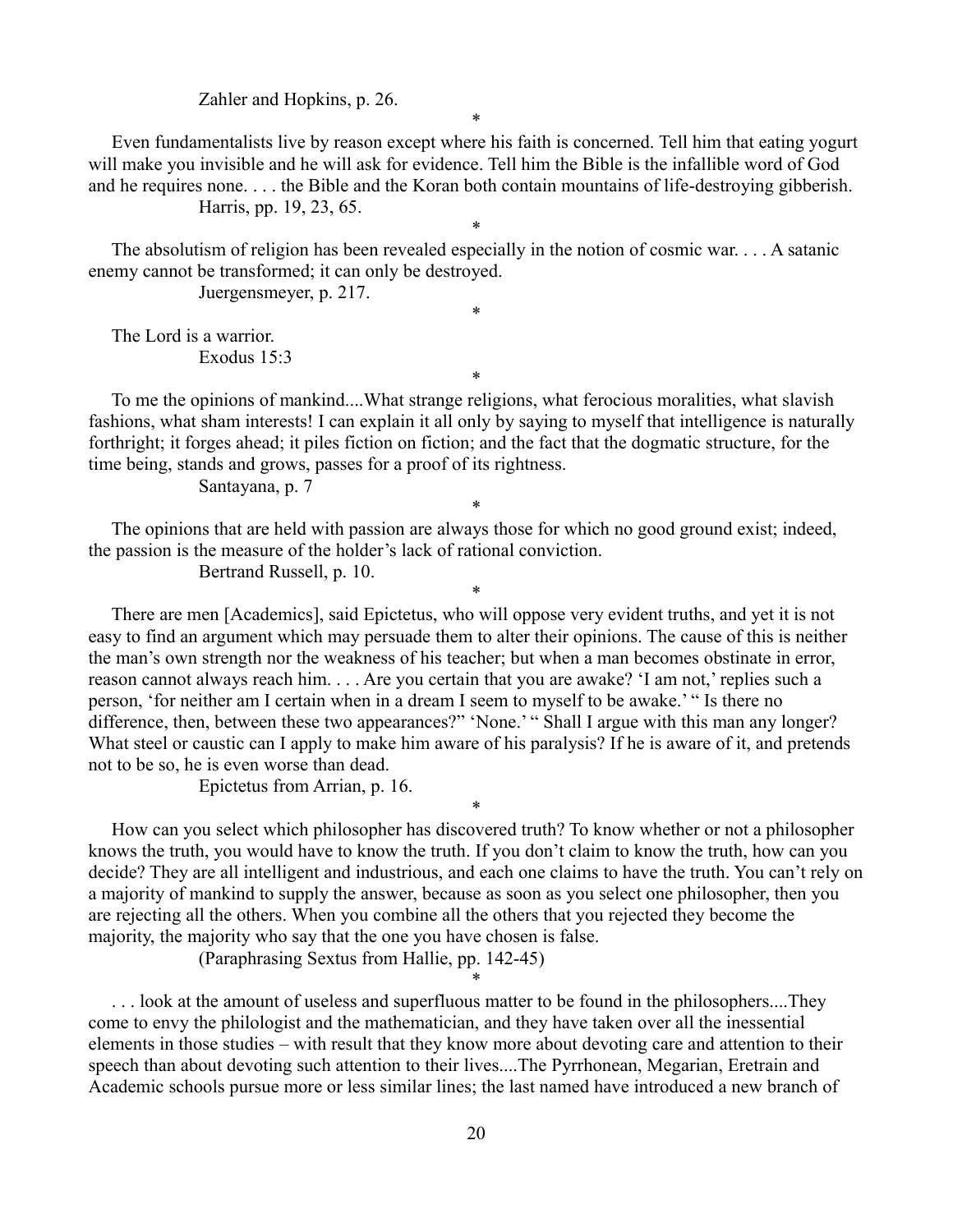knowledge, non-knowledge....One side offers me no guiding light to direct my vision towards the truth, while the other just gouges my eyes out."

\*

Seneca, pp. 160-61.

 It was the fear of illusion that originally disquieted the honest mind, congenitally dogmatic, and drove it in the direction of scepticism...

Santayana, p. 72.

 [Sextus Empiricus' challenge to the dogmatist:] "Where is the [universally acceptable] criterion that will help us to make a decisive, conclusive choice between conflicting claims? Bring it forth, or do not speak as if you have made a conclusive choice for all of us.

\*

Hallie, p. 116 fn. 4.

**\*** 

 The laws of nature are not eternal, abstract truths...they are patterns that prevail in some chosen content.

Ian Stewart, from Cole, p. 201.

 The Question whether seeing a color is properly called a sensation or not is relevant to, and has a powerful bearing upon, the problem whether the universe is ultimately governed by an over-ruling Mind or is entirely controlled by blind physical forces....the history of the modern period is the history of the struggle between these two points of view.

\*

\*

Stace, pp. 137, 145.

When systematic knowledge becomes secure to the point that we are confident that it is knowledge as opposed to mere opinion, we are more inclined to call it 'science' and less inclined to call it 'philosophy'. . . . These relations between philosophy and science explain why science is always right and philosophy is always wrong, and why there is never any progress in philosophy. . . . most of the philosophical problems that worried the Greek philosophers – problems about truth, justice, virtue, and the good life, for example – are still with us.

Searle, pp.157-58.

 There are no necessary truths about empirical objects, and David Hume was probably right to argue that no sufficient reasons can be given for inferring the nature of physical objects from senseperception. Most philosophers today are probably content to concede that the world as perceived may not be the world as it exists in some other relation. If that lands us in dualism it is not perhaps the philosopher's task to resolve the problem. We employ physicists to tell us about the structure of matter. A. A. Long, p. 87.

\*

\* You can more or less conclusively settle...[a scientific] theory, but you can't in that way settle the issue about the existence of the real world, because any such settling presupposes the existence of the real world.

Searle, p. 32.

 $\ldots$  to this day [Kant's] question how we know that  $7+5=12$  is debated in philosophy lecture rooms. Practically never is its original connection with God, freedom, and immortality pointed out or remembered. The professor treats it as an interesting puzzle....a maze of logical refinements, semantics, and ....each separate maze becomes a new puzzle....It is one of the causes why, philosophy, once

\*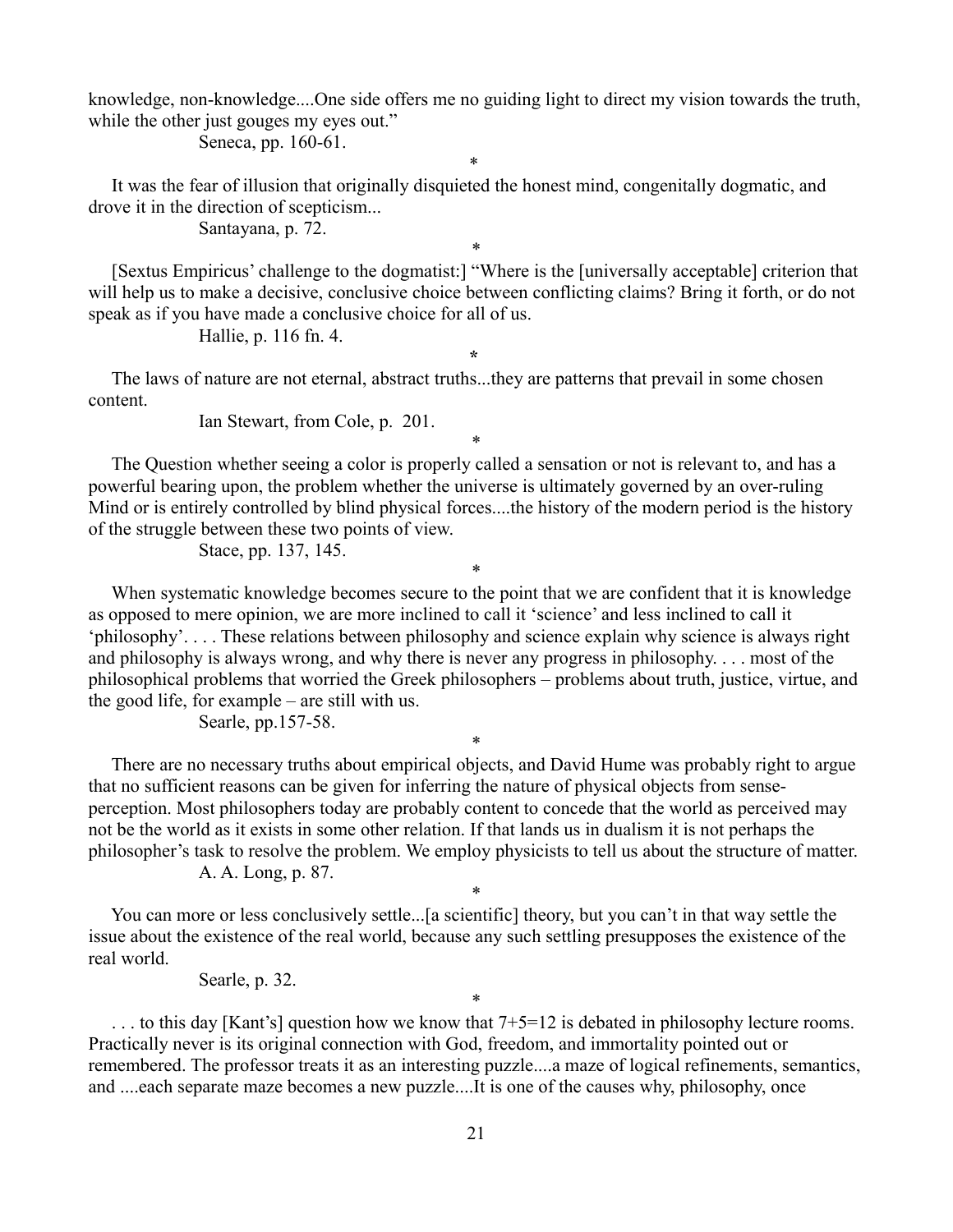regarded as the crown of knowledge, gains few students in the universities, and is practically ignored by the general public.

Stace, p. 140.

\*

 The opposite of a correct statement is an incorrect one, but the opposite of a profound truth is another profound truth.

Niels Bore from Heisenberg, p. 102.

 ...the relation between mind and body is similar to that between an ant colony and ants, or between the plot of a novel and the letters of the alphabet. Mind and body are not two components of a duality, but two entirely different concepts drawn from different levels in a hierarchy of descriptions.

\*

\*

Davies, p. 83.

 This is typical of philosophical problems that seem insoluble. We are presented with two inconsistent alternatives neither of which it seems possible to abandon. But, we are told, we must choose one. The history of the subject then becomes a battleground between the two sides....I believe the correct way to solve this problem is to reject both alternatives. Both dualism and materialism rest on a series of false assumptions.

Searle, pp. 49-50.

 ...the universe is a mind: a self-observing as well as self-organizing, system. Our own minds could then be viewed as localized "islands" of consciousness in a sea of mind, an idea that is reminiscent of the Oriental conception of mysticism, where God is then regarded as the unifying consciousness of all things into which the human mind will be absorbed, losing its individual identity, when it achieves an appropriate level of spiritual advancement.

\*

Davies, p. 210.

 The crucial feature of atomic physics is that the human observer is not only necessary to observe the properties of an object, but is necessary even to define these properties....In the words of Heisenberg, "What we observe is not nature itself, but nature exposed to our method of questioning."

\*

\*

\*

Capra, p. 140.

 The fundamental knowledge attained by Montaigne's skepticism is that what is known...is transformed into an unknown as soon as it becomes an object of reflective contemplation. from Friedrich, p. 132.

 It implies, ultimately that the structures and phenomena we observe in nature are nothing but creations of our measuring and categorizing mind. That this is so is one of the fundamental tenets of Eastern philosophy. The Eastern mystics tell us again and again that all things and events we perceive are creations of the mind, arising from a particular state of consciousness and dissolving again if this state is transcended.

Capra, p. 277.

 Heisenberg's remarkable discovery was that there are limits beyond which we cannot measure accurately, at the same time, the processes of nature. These limits are not imposed by the clumsy nature of our measuring devices or the extremely small size of the entities that we attempt to measure, but rather by the very way that nature presents itself to us. In other words, there exists an ambiguity barrier

\*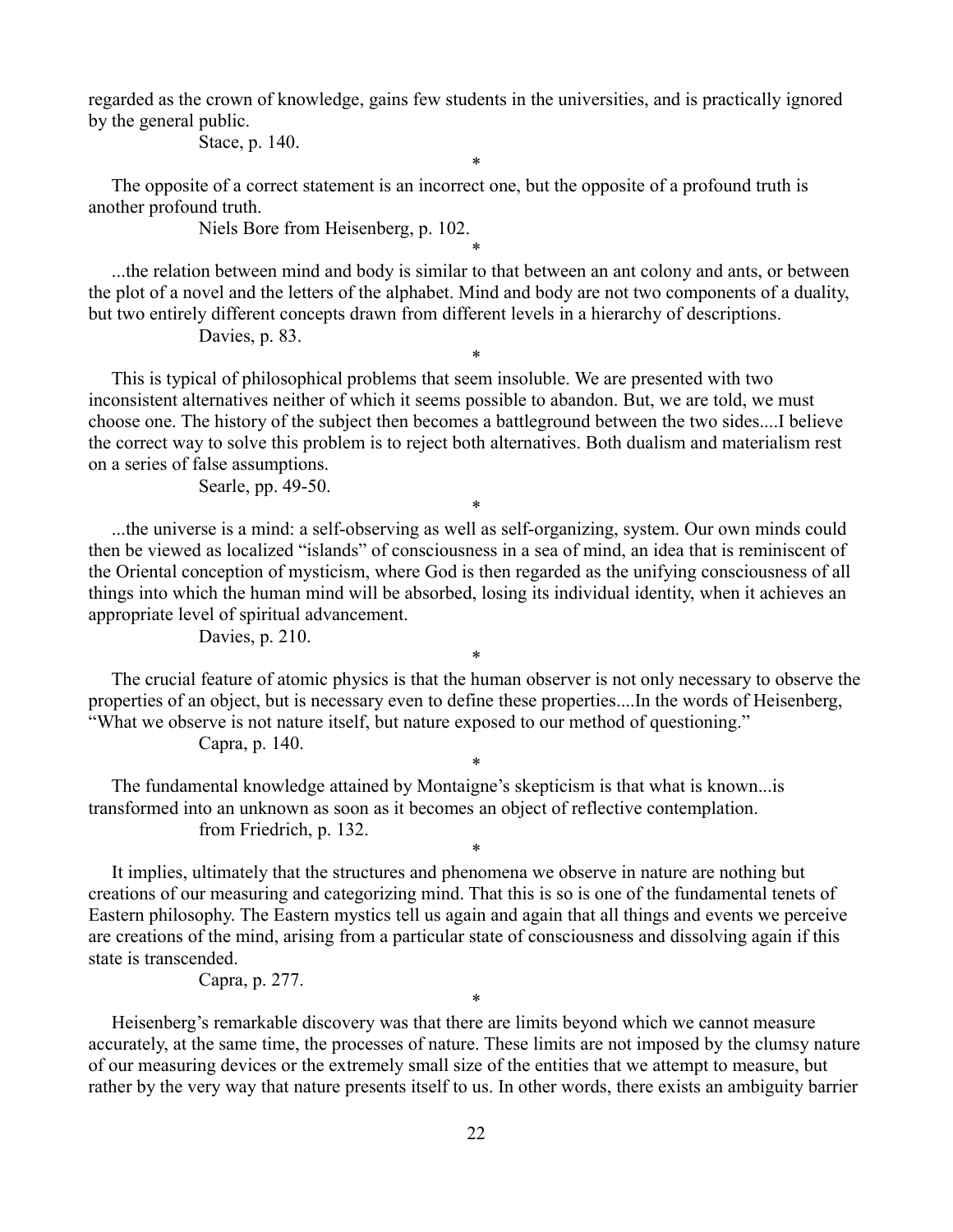beyond which we never can pass without venturing into the realm of uncertainty. For this reason, Heisenberg's discovery became known as the 'uncertainty principle.'

Zukav, p.111.

 ...quantum theory has prompted many physicists to declare that there is no "objective" reality at all. The only reality is that revealed through our observations. Adopting this view, it is not possible to pronounce a particular theory "right" or "wrong", merely that it is useful or less useful....Such a view, then is diametrically opposite to that of religion, in which the adherent believes in an ultimate truth. A religious proposition is usually regarded as either right or wrong, not as some sort of model of our experiences....As Robert Merton once wrote: 'Most institutions demand unqualified faith, but the institution of science makes scepticism a virtue.'

\*

Davies, p. 219.

 It seems evident that the dispute between the skeptics and dogmatists is entirely verbal....No philosophical dogmatist denies that there are difficulties both with regard to the senses and to all science, and that these difficulties are, in a regular, logical method, absolutely insolvable. No skeptic denies that we lie under an absolute necessity, notwithstanding these difficulties, of thinking, and believing, and reasoning, with regard to all kinds of subjects, and even of frequently assenting with confidence and security. The only difference, then, between these sects, if they merit that name, is that the skeptic, from habit, caprice, or inclination, insists most on the difficulties; the dogmatist, for like reasons, on the necessity.

\*

David Hume, from *Dialogues,* pp. 81-82 fn 27.

 [Regarding death]. . . if the existent does not perish while remaining in existence, but first passes over into non-existence and then perishes in that state, it is no longer the existent that perishes but the non-existent. This. . . is impossible. And so if neither the existent nor the non-existent perishes, and there is nothing besides these, nothing perishes at all.

\*

Sextus Empiricus from Hallie, p. 119.

\* Death is not an event in life: we do not live to experience death. If we take eternity to mean not infinite temporal duration but timelessness, then eternal life belongs to those who live in the present. Our life has no end in just the way in which our visual field has no limits.

Wittgenstein, from *Tractatus*, 6.4311

\* \*

Stoicism can be either right or wrong, or neither right nor wrong, and still be useful. Certainty. EW

\* \* \* \*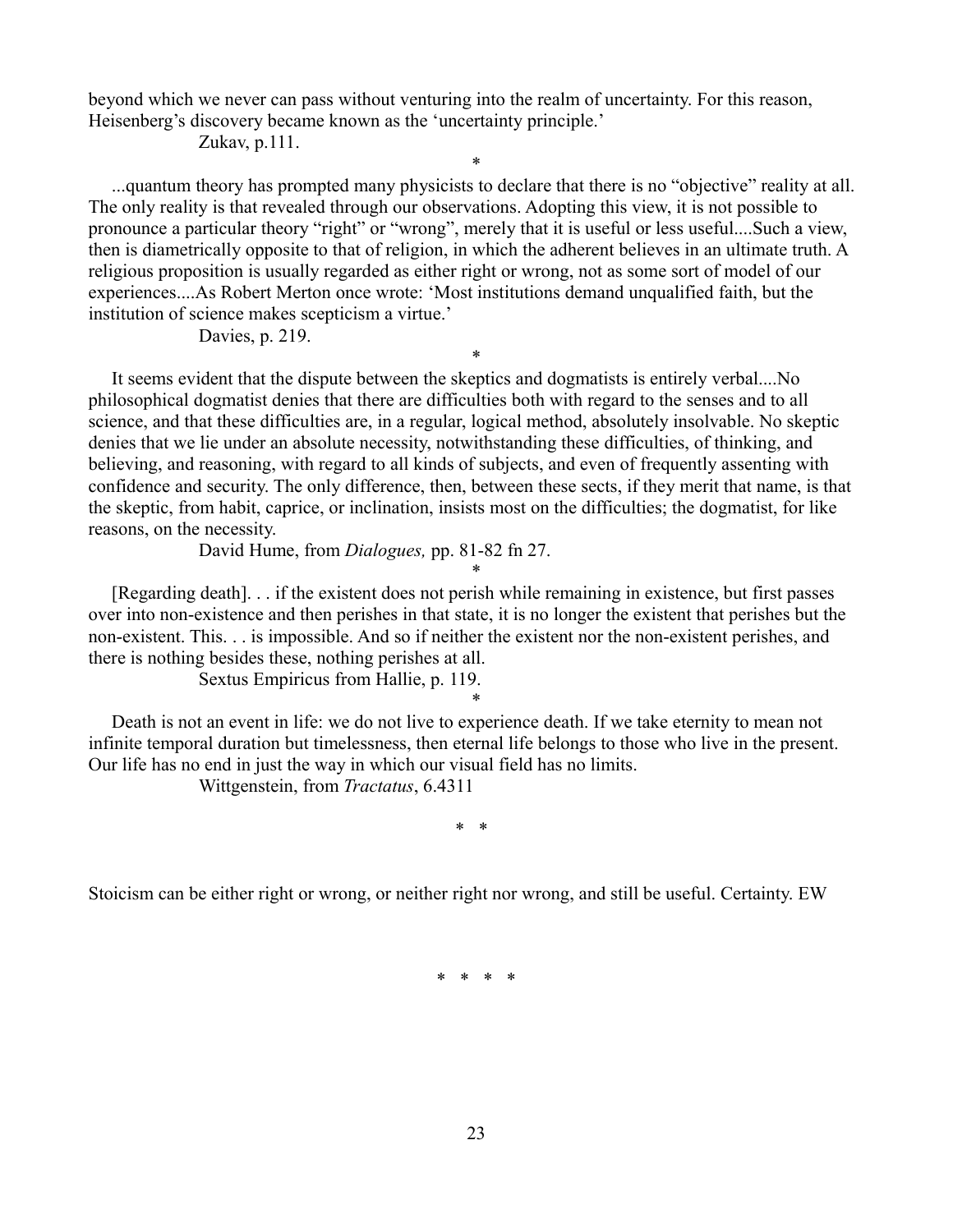# Specific References

- 1. **The Origins of Doubt:** Berryman, pp. 1-6; Cornford, pp. 114, 216-7; Diogenes Laertius; Durant, pp. 26-7; Lesher, pp, 1, 6-7; Long, pp. 34, 78; McEvilley, pp. 37, 158-62; Robinson, p. 96; Wilcox, p. v.
- 2. **Pyrrho**: Bett (1), pp. 1-12, (2), pp 1-8; Burnett, pp. 228-231; Flintoff, pp. 88-108; Groarke, pp. 4-8; Hallie, pp. 15-17; Inwood, pp. 285-297; Diogenes Laertius, pp. 475-519; Long, pp. 76-88.
- 3. **Skepticism in the Academy**: Long, pp. 13,Arcesilaus: Brittain, pp. 3-5; Coplestone, p. 414; Gould, pp. 9, 26; Long, pp. 89-93. Carneades: Allen, pp.1-6; Coplestone, pp. 414-17; Gould, p. 9; Halie, pp. 164-64; Long, pp. 94-106; McEvilley, pp. 499-505.
- 4. **Pyrrho Codified**: Coplestone, pp. ; DL, pp. 493-501; Groarke, pp. 13-20; Hallie, pp. 42-75, 79-127; Thorsrud, pp. 13-18
- 5. **Modern Pyrrhoneans**: Montaigne: *The Essays of Montaigne*, vol. 1, "Apology for Raimond Sebond," trans. E. J. Trechmann, pp.-455-561; Routledge Encyclopedia of Philosophy, pp. 485-489; Hume: from *An Inquiry Concerning Human Understanding*, ed. By Charles W. Hendel, The Library of Liberal Arts, Bobbs- Merrill Company, Inc., Indianapolis, 1955., pp. 40-41, 185-98; & *Dialogues Concerning Natural Religion*, Hackett Publishing, Indianapolis, 1988., pp. Vi-xviii; Wittgenstein: Tractatus logico-philosophicus, pp. ; Biletzki, Anat: *Ludwig Wittgenstein*, Stanford Encyclopedia of Philosophy, 2002.
- 6. **Finding Certainty**: Arrian, *Discourses of Epictetus*, trans. T. Higginson, Walter J. Black, Inc., New York, 1944.Capra, Fritjof, *The Tao of Physics*, Shambhala, Boston, 1991. Chennakesavan, Sarasvati, *A Critical Study of Hinduism*, Motilal Banarsidass, 1980. Cole, K. C., *The Universe and the Teacup: The Mathematics of Truth and Beauty*, Harcourt, Brace, & Co., New York, 1998. Davies, Paul, *God and the New Physics*, Simon & Schuster, New York, 1983. God, The New English Bible, Oxford University Press, 1970. Hallie, P., Sextus Empiricus, *Scepticism, Man, and God*, ed., notes, and intro. By P. Hallie, trans. S. Etheridge, Wesleyan University Press, Conn., 1964. Harris, Sam, *The End of Faith*, Heisenberg, Werner, *Physics and Beyond: Encounters and Conversations*, Harper & Row, New York, 1971, p. 102. Hume, David, *Dialogues Concerning Natural Religion*, Hackett Publishing, Indianapolis, 1988. Juergensmeyer, Mark, *Terror in the Mind of God*, University of California Press, Berkeley, 2000. Kohn, Livia, *The Taoist Mystical Philosophy*, SUNY Press, NY, 1991. Long, A. A., *Hellenistic Philosophy*, 2nd ed., University of California Press, Berkeley, 1986. McTaggart, Lynne, *The Field*, HarperCollins Publishers, New York, NY, 2002. Russell, Bertrand, *Sceptical Essays*. Santayana, George, *Scepticism and Animal Faith*, Dover Publications, Inc., New York, 1955. Searle, John R., *Mind, Language, and Society*, Basic Books, New York, 1999. Seneca, *Letters from a Stoic*, Penguin Classics, Middlesex, England, 1977. Spinoza, Benedictus, *Tractatus Theologico-Politicus,* Stace, Walter T., *Religion and the Modern* Mind, J. B. Lippincott, Philadelphia and NY, 1952. Talbot, Michael, *The Holographic Universe*, HarperCollins Publishers, New York, NY, 1991.Wittgenstein, Ludwig, *Tractatus logicophilosophicus* , transl. By Pears and McGuinness, Routledge, London and NY, 1995. Zalor and Hopkins, *Meditative Studies in Tibetan Buddhism*, Wisdom Publications, London, 1983. Zukav, Gary, *The Dancing Wu Li Masters*, Bantam Books, New York, 1980.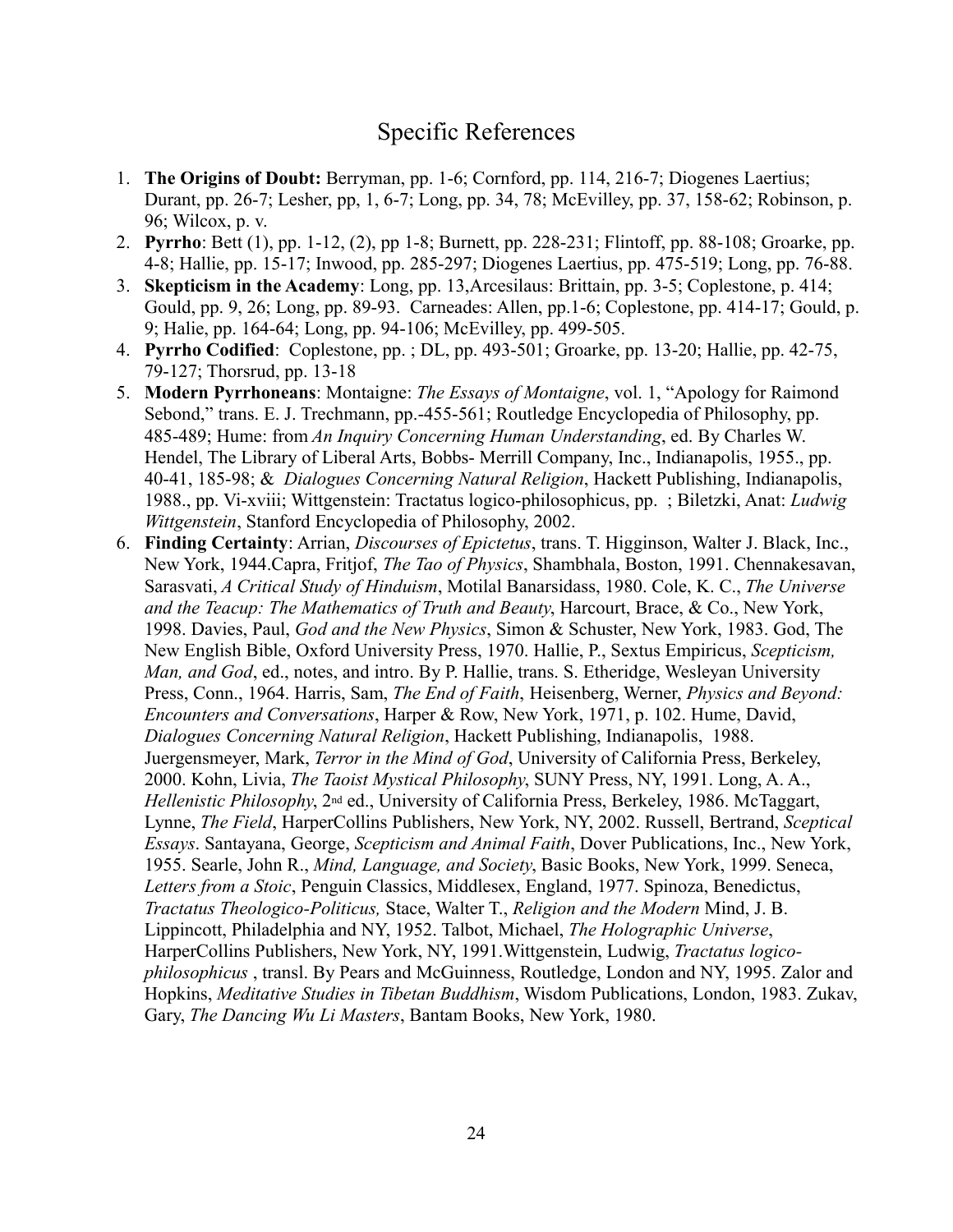# Bibliography

Arrian, *Discourses of Epictetus*, trans. T. Higginson, Walter J. Black, Inc., New York, 1944.

Berryman, Sylvia, *Democritus*, Stanford Encyclopedia of Philosophy, 2004.

Bett, Richard, 1. *Pyrrho*, Stanford Encyclopedia of Philosophy, 2002.

Bett, Richard, 2. *Timon of Phlius*, Stanford Encyclopedia of Philosophy, 2002.

Biletzki, Anat, *Ludwig Wittgenstein*, Stanford Encyclopedia of Philosophy, 2002.

Burnet, John, *Skeptics*, Encyclopedia of Religion and Ethics, vol. 11.

- Capra, Fritjof, *The Tao of Physics*, Shambhala, Boston, 1991.
- Cicero, Marcus Tullius, *Academia, Book I*, trans. H. Rackham, Harvard University Press, Cambridge, MA, 1967.
- Cole, K. C., *The Universe and the Teacup: The Mathematics of Truth and Beauty*, Harcourt, Brace, & Co., New York, 1998.
- Coplestone, Frederick, *A History of Philosophy*, Vol. 1, Image Books, Doubleday Dell Publishing Group, Inc., New York, 1962-63.
- Davies, Paul, *God and the New Physics*, Simon & Schuster, New York, 1983.
- Diogenes Laertius, *Lives of Eminent Philosophers,* trans. By R. Hicks, Loeb Classical Library, Harvard University Press, Cambridge, MA, 1991.
- Durant, Will, *The Story of Philosophy*, Simon and Schuster, New York, 1953.
- Flintoff, Everard, *Pyrrho and India*, Phronesis #25, pp. 88-108.

Friedrich, Hugo, *Montaigne*, trans. By Dawn Eng, ed. By Philippe Desan, University of California Press, Berkeley, 1991.

- Groarke, Leo, *Ancient Skepticism*, Stanford Encyclopedia of Philosophy, 2003.
- Hallie, P., Sextus Empiricus, *Scepticism, Man, and God*, ed., notes, and intro. By P Hallie, trans. S. Etheridge, Wesleyan University Press, Conn., 1964.
- Heisenberg, Werner, *Physics and Beyond: Encounters and Conversations*, Harper & Row, New York, 1971, p. 102.
- Hume, David, *An Inquiry Concerning Human Understanding*, ed. By Charles W. Hendel, The Library of Liberal Arts, Bobbs- Merrill Company, Inc., Indianapolis, 1955.
- Hume, David, *An Inquiry Concerning the Principles of Morals*, ed. By Charles W. Hendel, The Library of Liberal Arts, Bobbs- Merrill Company, Inc., Indianapolis, 1957.
- Hume, David, *Dialogues Concerning Natural Religion*, Hackett Publishing, Indianapolis, 1988.
- Inwood, B., and Gerson, L., *Hellenistic Philosophy*, 2nd ed., Indianapolis, 1997.
- Lesher, James, Xenophanes, Stanford Encyclopedia of Philosophy, 2002.
- Long, A. A., *Hellenistic Philosophy*, 2nd ed., University of California Press, Berkeley, 1986.
- McEvilley, Thomas, *The Shape of Ancient Thought*, Allworth Press, New York, NY, 2002.
- Montaigne, Michael, The Essays of Montaigne, vol. 1, "Apology for Raimond Sebond," trans. E. J. Trechmann, pp.-455-561.
- Klein, Peter, *Skepticism*, Stanford Encyclopedia of Philosophy, 2001.
- Peirce, Charles S., *Values in a Universe of Chance*, ed. By Phillip Wiener, Doubleday Anchor Books, New York, 1958.
- Rist, John M., "The Heracliteanism of Aenesidemus," *Phoenix* XXIV (1970), pp. 309-319.
- Routledge Encyclopedia of Philosophy, *Montaigne, Skepticism, Hume, Pyrrhonism*.

Santayana, George, *Scepticism and Animal Faith*, Dover Publications, Inc., New York, 1955.

Searle, John R., *Mind, Language, and Society*, Basic Books, New York, 1999.